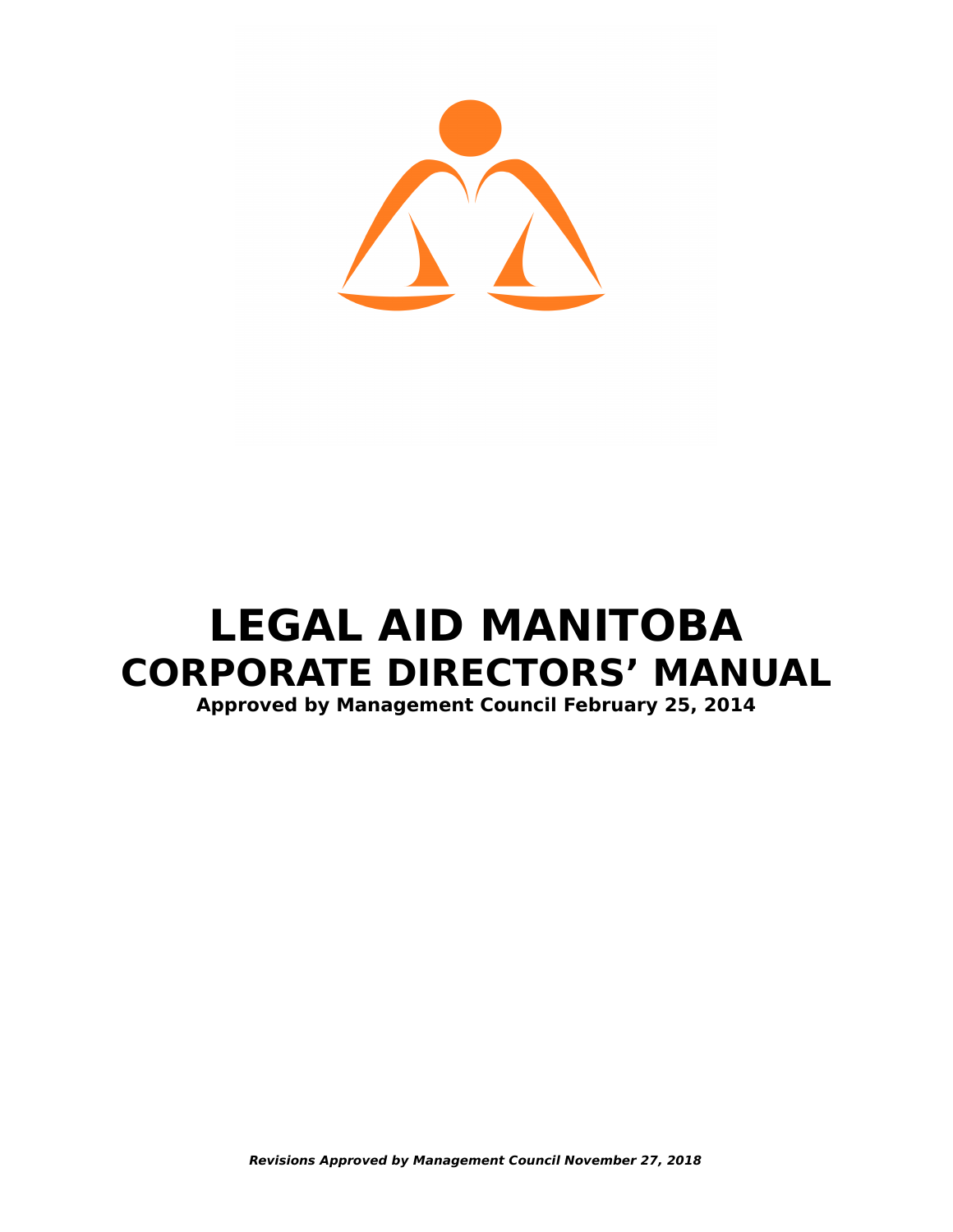# **CORPORATE DIRECTORS' MANUAL**

# **Table of Contents**

| Approved by Management Council on February 26, 2013                                                                                    |
|----------------------------------------------------------------------------------------------------------------------------------------|
|                                                                                                                                        |
| Approved by Management Council on January 12, 2012                                                                                     |
| Approved by Management Council on January 12, 2012                                                                                     |
| Approved by Management Council and Treasury Board Secretariat on July 18, 2008                                                         |
| Approved by Management Council on November 27, 2007                                                                                    |
| Approved by Management Council on July 13, 2010                                                                                        |
| Governance and Human Resources Committee Terms of Reference24<br>Approved by Management Council on February 26, 2008 and June 10, 2008 |
| Approved by Management Council on February 28, 2006                                                                                    |
| <b>Public Interest Law Centre Advisory Committees Terms of Reference32</b><br>Approved by Management Council on November 27, 2018      |

# **Appendices**

[Legal Aid Manitoba Act](https://web2.gov.mb.ca/laws/statutes/ccsm/l105e.php) [Legal Aid Regulation](http://web2.gov.mb.ca/laws/regs/current/_pdf-regs.php?reg=225/91) [Strategic Plan 2018-2023](https://www.legalaid.mb.ca/wp-content/WordPress/PDF/LAM_Strategic_Plan.pdf) [By-Law No. 1/06](http://www.legalaid.mb.ca/pdf/appealcommittee/General%20By-Law%2025-02-14.pdf) [Area Directors' Manual](http://www.legalaid.mb.ca/pdf/ADM_EXTERNAL_May27_2014.pdf) [Taxation Manual](http://www.legalaid.mb.ca/pdf/Taxation_Manual.pdf) **[Organization Chart](http://www.legalaid.mb.ca/pdf/appealcommittee/Org%20Chart%2029-05-14.pdf)**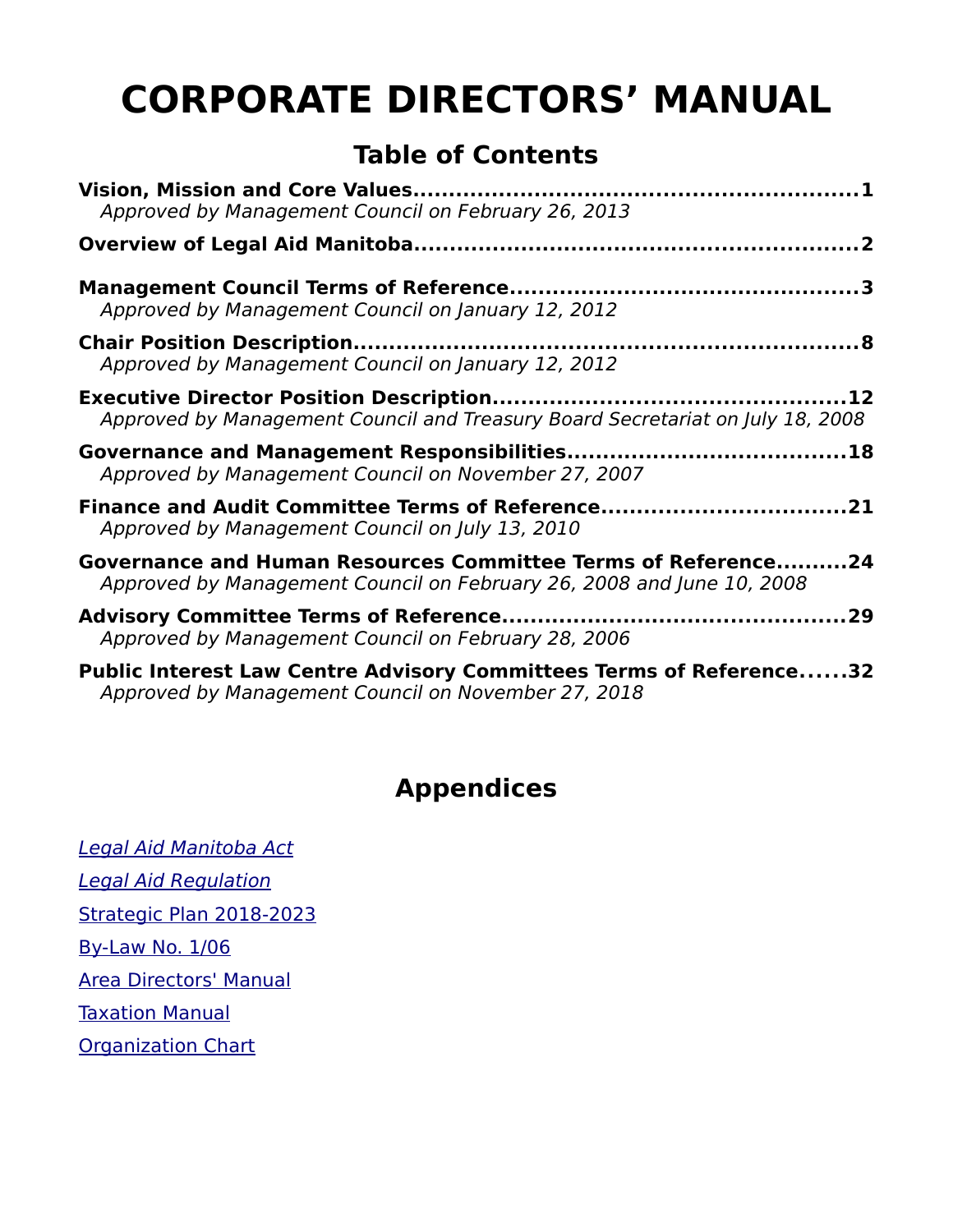

#### <span id="page-2-1"></span><span id="page-2-0"></span>**Vision, Mission and Core Values Approved by Management Council on February 26, 2013**

#### 1. **VISION**

We serve eligible low-income individuals and groups who need legal help and strive to do so with respect and compassion. Our service is fundamental to a fair and balanced justice system and we play an important role in shaping a just and humane community.

- We are committed to creating an innovative, collaborative organization that is flexible and responsive to clients.
- Collectively we are committed to creating a workplace where all employees feel valued and our reputation for excellence attracts talented new people and private bar partners to join us in making a difference.

#### 2. **MISSION**

Legal Aid Manitoba (LAM) is committed to ensuring access to justice for eligible low-income individuals and groups in Manitoba.

#### 3. **CORE VALUE**

As a service, we are guided by these shared values:

#### • **CLIENTS**

We tailor our decisions, programs and resources to best meet client needs in a manner that is culturally sensitive, fair and inclusive.

#### • **EMPLOYEES**

We are guided by an accessible Respectful Workplace policy and practices.

#### • **RESOURCES**

We are fiscally accountable, balance our budget and make effective use of the resources we have while creatively seeking funding for special projects and major legal challenges.

#### • **PARTNERSHIPS**

We value our private bar partners as a critical part of our service.

#### • **COMMUNITY**

We participate in the broader public dialogue on justice and social issues and communicate our essential role in a positive manner.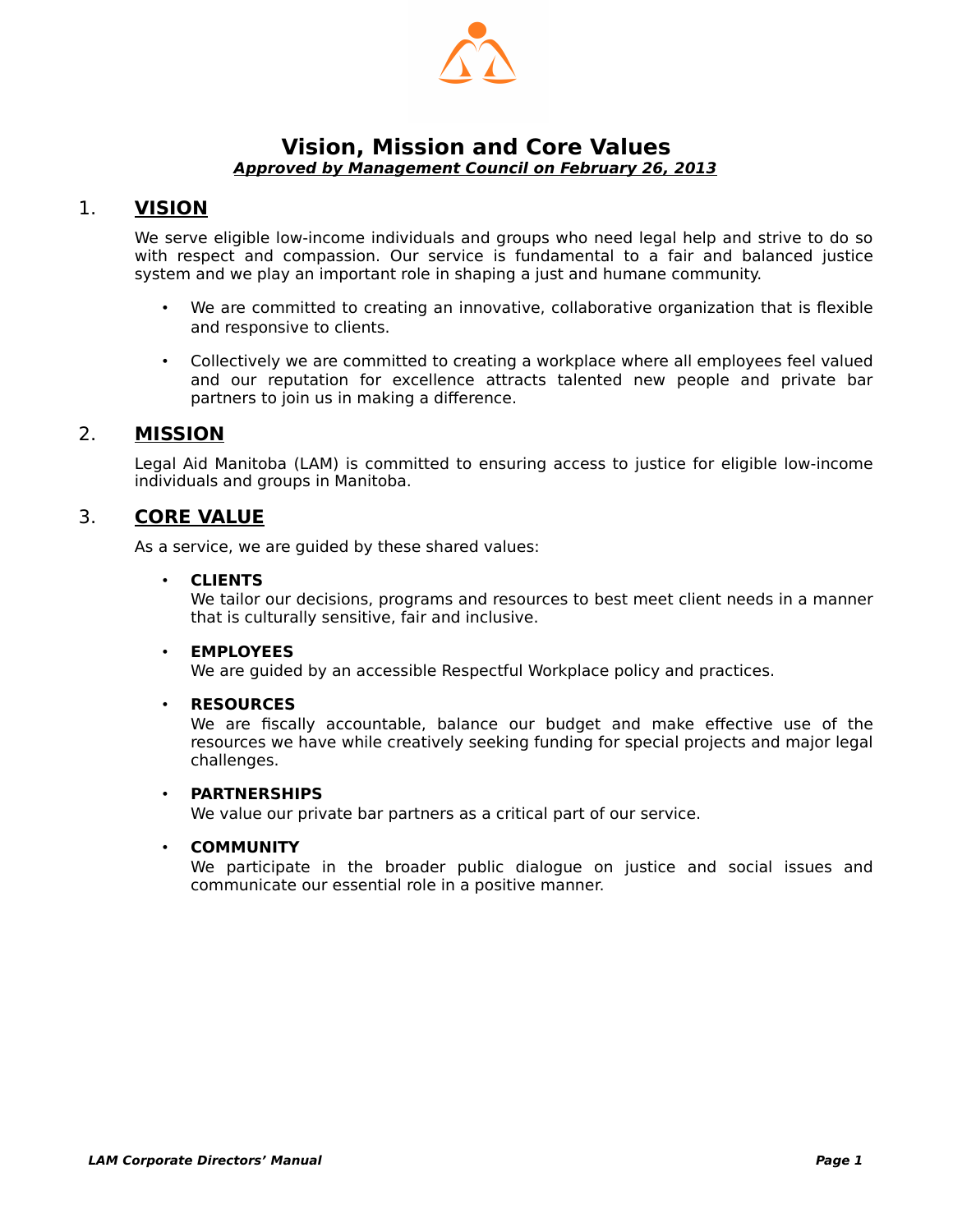

### <span id="page-3-0"></span>**Overview of Legal Aid Manitoba**

The Legal Aid Services Society of Manitoba became a legislated service in 1971 and opened its doors to clients in 1972. In 2005, with the coming into force of new legislation, The Legal Aid Services Society of Manitoba formally took up the name "Legal Aid Manitoba" (LAM), and its Board of Directors was replaced by a Management Council (MC) with a Chair and Vice-Chair appointed by the Lieutenant Governor in Council.

LAM is a corporation created by The Legal Aid Manitoba Act, and operates at arms-length from government.

We receive our funding from the Province of Manitoba, the Government of Canada, the Manitoba Law Foundation and fees paid by clients. We serve clients through our Administration Office, seven community law offices in Winnipeg and four regional offices located in Thompson, Dauphin, The Pas and Brandon.

We partner with private bar lawyers to provide legal services in a mixed delivery system. Lawyers regularly travel to more than 40 communities throughout the province.

We provide legal services to approximately 75,000 people annually.

#### **Our Mandate**

LAM is governed by The Legal Aid Manitoba Act. The Act requires that we:

- Provide quality legal advice and representation to eligible low-income individuals and groups.
- Administer the delivery of legal aid in a cost-effective and efficient manner.
- Provide advice to the Minister on legal aid generally and the specific legal needs of lowincome individuals for the purpose of providing quality legal service and representation.

#### **Role of Management Council (MC)**

The role of the MC of LAM is to provide independent and impartial oversight to the Corporation in carrying out its mandate and responsibilities established under The Legal Aid Manitoba Act.

Council is primarily responsible for the strategic direction of LAM. The Executive Director (ED), and thus senior management, is charged with the strategic development function, and its substantive recommendations, in collaboration with Council.

Council's role in making "policy" is consistent with the standard roles for all councils and boards (while recognizing the broader legislative mandate, if necessary) and, while somewhat difficult to fully define, includes:

- Ends Policies: that is to say, what result is LAM charged with accomplishing, for whom, and at what cost.
- Executive Limitations Policies: the limits of the ED's role and authority.
- Governance Process Policies: how LAM is governed.
- Council-Staff Linkage Policies: the inter-relationship of Council and management (including all staff).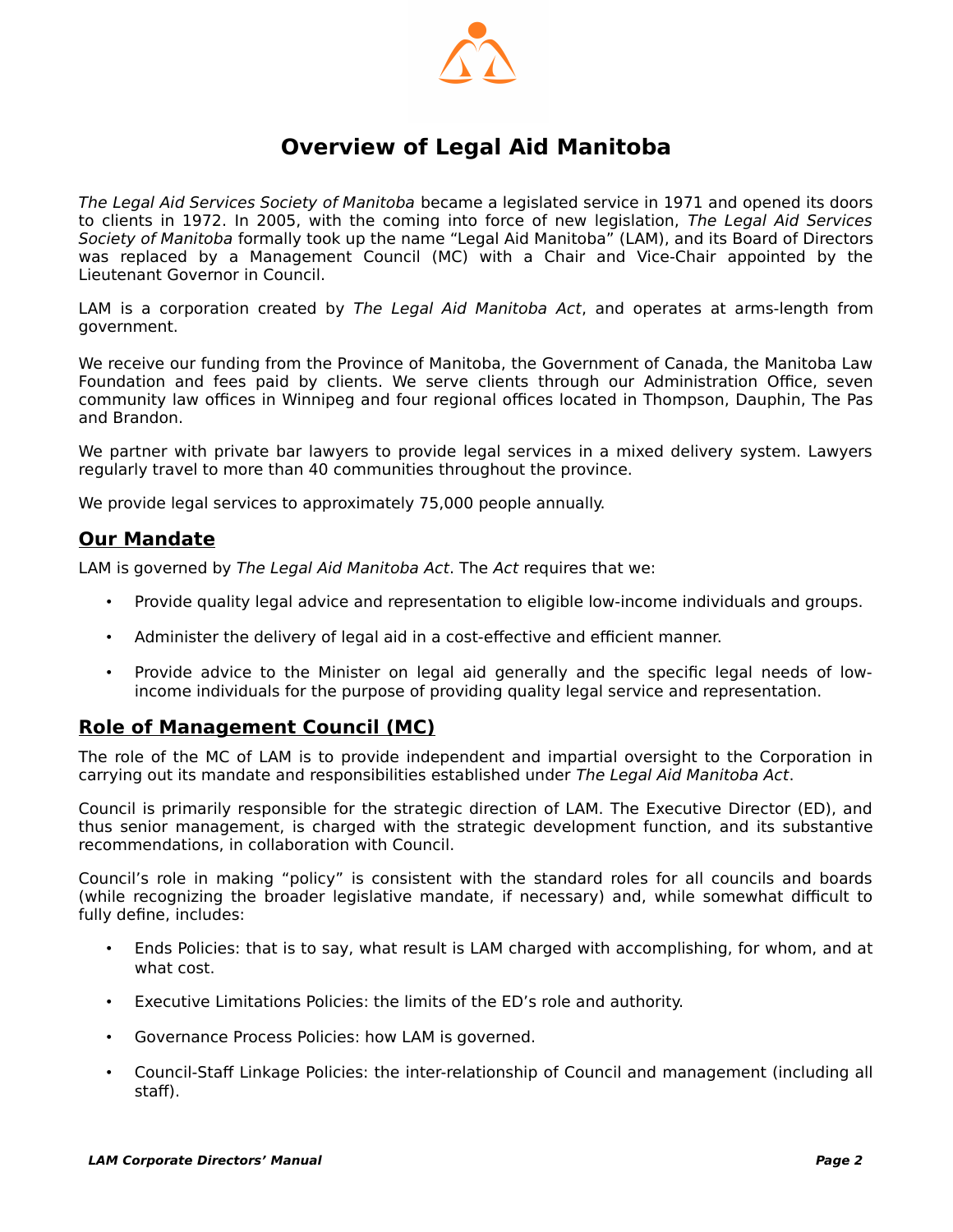

## <span id="page-4-1"></span>**Management Council Terms of Reference**

<span id="page-4-0"></span>**Approved by Management Council on January 12, 2012**

#### 1. **Purpose and Role**

The corporate purpose of Legal Aid Manitoba (LAM), as directed by statute, is to provide quality legal advice and representation to eligible low-income individuals in a cost-effective and efficient manner, and to provide advice to the Minister on legal aid generally and on the specific needs of low-income individuals (sections 2.2.1 of the Act).

As per By-Law No. 1/06, Council is responsible for managing the business and affairs of LAM in a manner that is consistent with its purpose and all other provisions of the Act. In the course of carrying out the foregoing mandate, the Council must:

- 1.1 Oversee the financial management of LAM;
- 1.2 Efficiently manage the resources of LAM;
- 1.3 Establish operational and strategic policies for LAM;
- 1.4 Evaluate the quality and cost-effectiveness of the services provided by LAM and the delivery of legal aid in Manitoba;
- 1.5 Review the tariff of fees paid to solicitors for providing legal aid at least once every two years, consult with the Advisory Committee when conducting the review and report its findings and recommendations to the Minister of Justice, all in accordance with section 6.1 of the Act.
- 1.6 Establish an Advisory Committee in accordance with section 8 of the Act and report to the Minister of Justice on its activities in accordance with section 8.1 of the Act.
- 1.7 Arrange annually for LAM's books, records and accounts to be audited by the Auditor General of Manitoba in accordance with section 27 of the Act; and
- 1.8 Annually submit to the Minister of Justice, the Auditor General's report on LAM's books, records and a report on LAM's affairs and such other matters as the Minister may require.

#### 2. **Responsibilities**

The Council is responsible for:

- 2.1 Strategic Planning
	- 2.1.1 Set the mission, vision and core values and overall strategic priorities for LAM;
	- 2.1.2 Approve the strategic plan including: key strategic goals, measures and action plans developed by LAM staff;
	- 2.1.3 Approve the annual business plan developed by LAM staff-based on the overall strategic plan; and
	- 2.1.4 Monitor and assess LAM's performance regarding the strategic plan and business plan.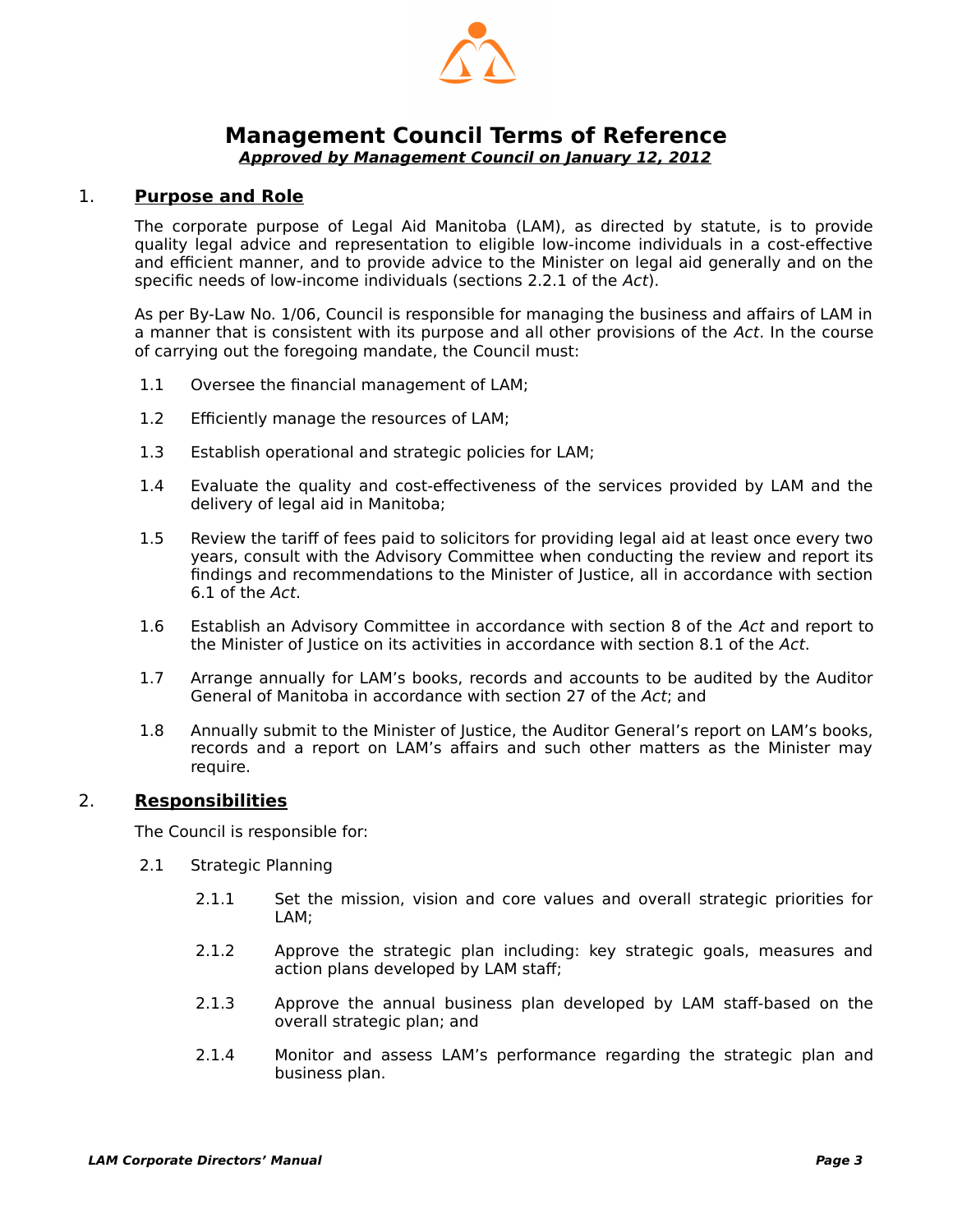

#### 2.2 Risk Management

- 2.2.1 Ensure that the foreseeable risks of LAM are identified and that appropriate systems and controls have been implemented in order to manage these risks; and
- 2.2.2 Ensure that information systems and management practices at LAM meet its needs and will provide reliable information to Council regarding LAM's performance.
- 2.3 Policy

Participate in developing and approving policies that govern:

- 2.3.1 Who gets legal aid;
- 2.3.2 The Executive Director's (ED's) limitations and constraints;
- 2.3.3 The conduct and management of Council by developing by-laws as appropriate;
- 2.3.4 Council-Staff inter-relationships
- 2.4 External Communications

Assume responsibility, through the Chair, for all communications with external stakeholders.

- 2.5 Reporting
	- 2.5.1 Provide annual reporting to the Minister;
	- 2.5.2 Meet or respond to issues with the Minister as necessary; and
	- 2.5.3 Provide advice to the Minister on policy as needed.
- 2.6 Hiring Authority
	- 2.6.1 Assume responsibility, through the Chair, for hiring the ED and appointing Area Directors and as such will:
		- 2.6.1.1 Ensure that appropriate individuals are hired and supervised; and
		- 2.6.1.2 Ensure that LAM has in place appropriate personnel at all levels to conduct the affairs of the organization.
	- 2.6.2 Assume responsibility, through the Chair, for supervising the ED and as such will:
		- 2.6.2.1 Ensure that a regular performance evaluation of the ED is done;
		- 2.6.2.2 Assist in the development of a succession plan for the ED and other senior managers; and
		- 2.6.2.3 Oversee the appointment of designated LAM personnel on recommendation of the ED.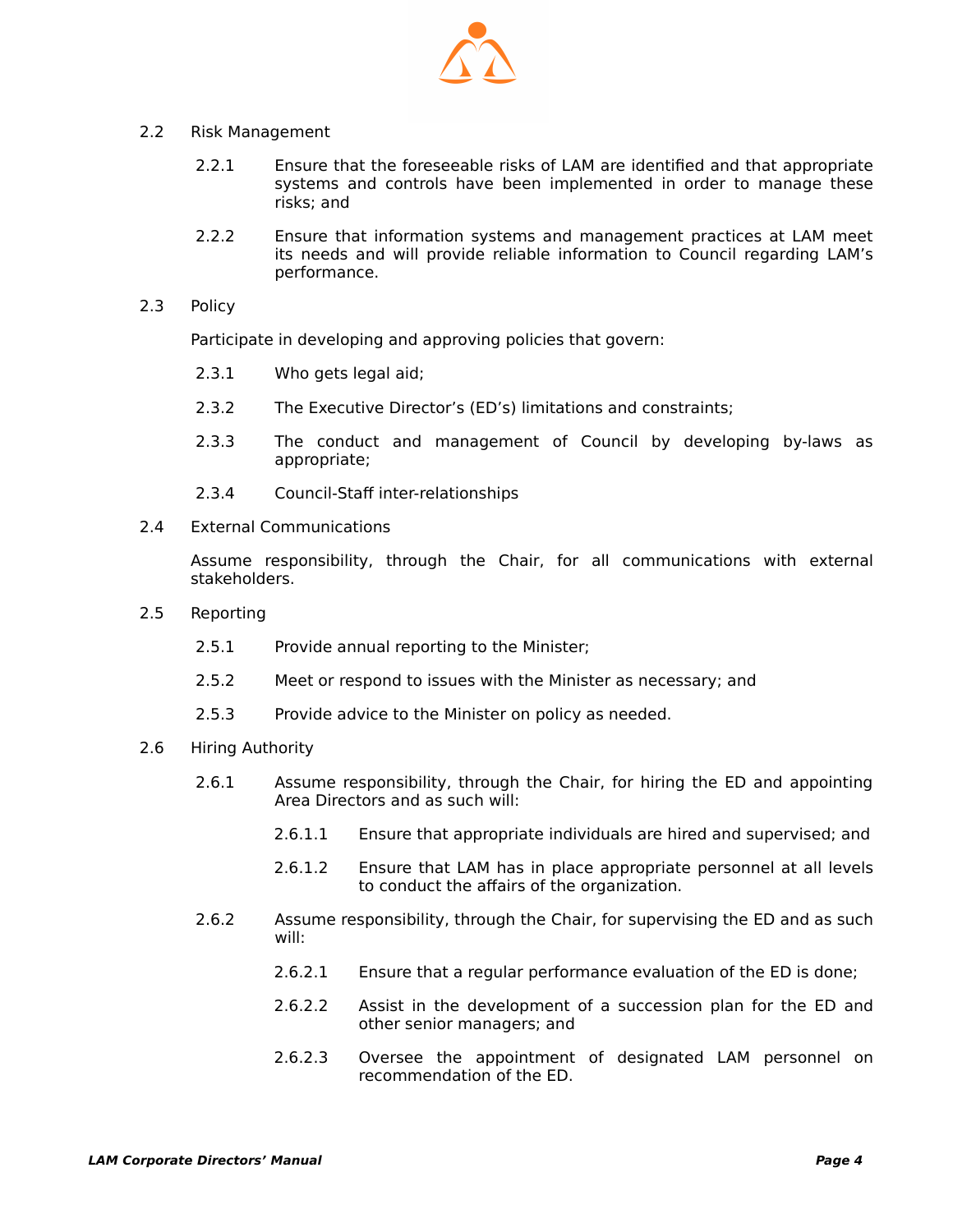

- 2.7 Governance Activities
	- 2.7.1 Receive information and reports from the ED regarding significant issues and affairs having to do with LAM and/or the Executive Management Committee (EMC), as provided in the Chair's position description;
	- 2.7.2 Receive information and reports from the Chair regarding significant issues and affairs having to do with LAM (as provided in the Chair's position description);
	- 2.7.3 Ensure that structures and procedures are in place to enable Council to function independently of Management; and
	- 2.7.4 Ensure that processes and procedures are in place to evaluate MC, individual Councilors and the Chair.

#### 3. **Membership**

3.1 Appointment

Councilors are appointed by the Lieutenant Governor in Council for a fixed term (not exceeding three years).

- 3.2 Composition of Membership
	- 3.2.1 There are a minimum of seven and a maximum of nine Council members which are appointed by the Lieutenant Governor in Council in accordance with the Act.
	- 3.2.2 Three Councilors must be selected from a list of seven solicitors submitted by the The Law Society.
	- 3.2.3 A minimum of three Councilors must not be solicitors.
	- 3.2.4 The Council officers include the Chair, Vice-Chair, Finance Committee Chair, Executive Director and other officers as Council may determine.
	- 3.2.5 The Chair and the Vice-Chair are designated by the Lieutenant Governor in Council.
- 3.3 Desirable Expertise

Council should consist of Councilors with the following areas of expertise:

- 3.3.1 Familiarity with criminal law, domestic violence, aboriginal issues, family law and child protection concerns;
- 3.3.2 Previous board experience and/or familiarity with Governance of Corporations and non-profit organizations; and
- 3.3.3 Familiarity with accounting/audit processes and human resource experience.
- 3.4 Remuneration
	- 3.4.1 Councilors are paid according to current rates specified by the Lieutenant Governor in Council.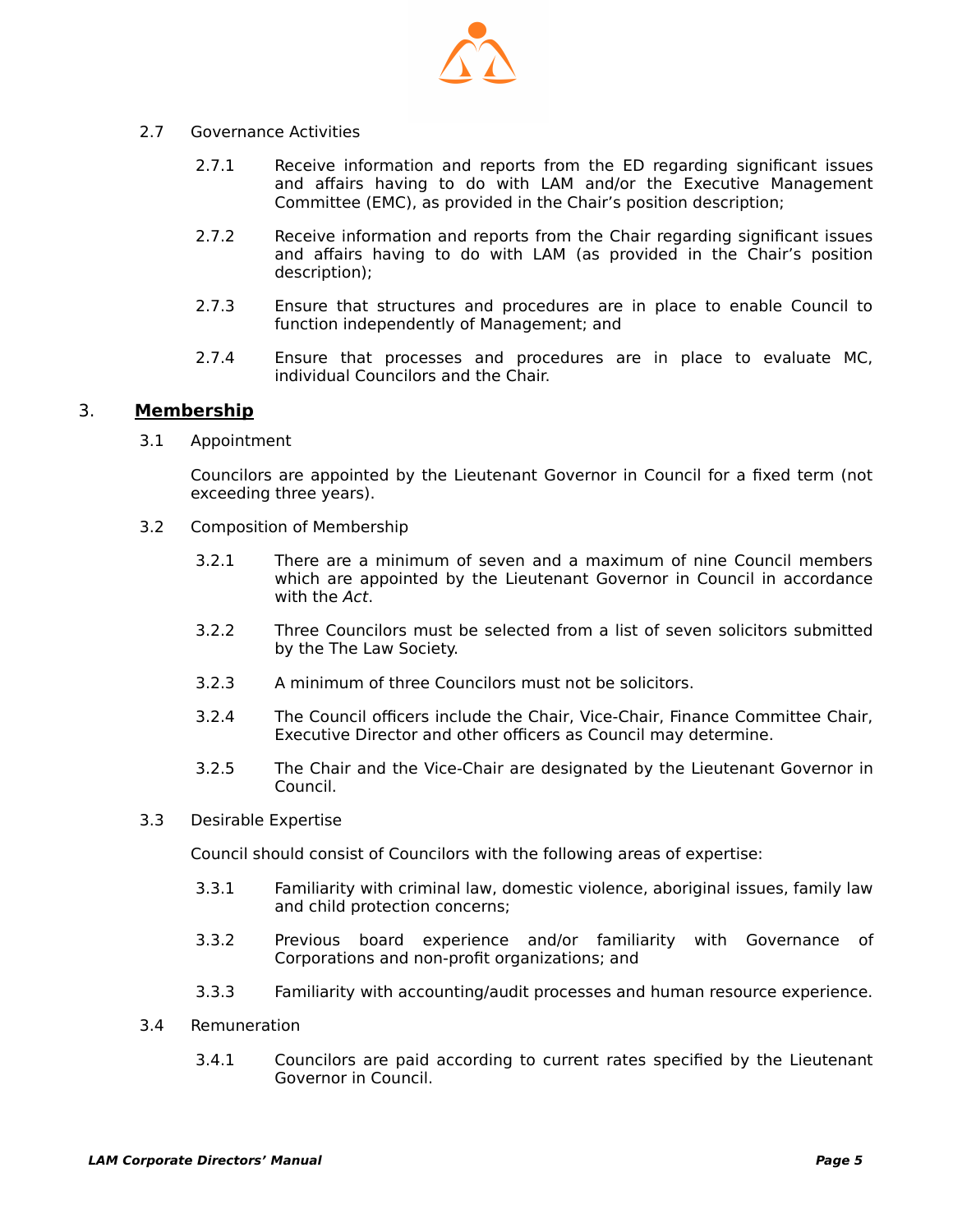

- 3.4.2 Councilors are reimbursed for reasonable expenses incurred in performing their duties.
- 3.5 Orientation

An orientation will be provided for all new Councilors including:

- 3.5.1 Overview/mandate of LAM (the Act and by-laws);
- 3.5.2 Relationship of LAM to Government;
- 3.5.3 Overview of LAM operations;
- 3.5.4 Review of Terms of Reference;
- 3.5.5 Review of Councilor Position Description;
- 3.5.6 Review of procedures relating to remuneration/reimbursement, conflict of interest situations, resignation, meeting attendance, etc.; and
- 3.5.7 Introduction to other Council members, to the Advisory Committee and to EMC.
- 3.6 Professional Development
	- 3.6.1 Council encourages ongoing educational development opportunities for all Councilors;
	- 3.6.2 Councilors can identify training opportunities and request permission from the Chair to attend; and
	- 3.6.3 Councilors (particularly new Councilors) are encouraged to attend training provided by the Government of Manitoba for Crown Corporations.
- 3.7 Time Commitment

The Chair and council members are required to attend Council meetings and appropriate committee meetings when called.

#### 4. **Meetings**

- 4.1 The Council will hold a minimum of four regular meetings per year as determined by the Chair;
- 4.2 Special meeting(s) may be called by the Chair at his/her discretion or when requested by Councilors (as per By-Law No. 1/06, Section 4.5.).
- 4.3 Members of the Advisory Committee must be invited to attend a minimum of one regular Council meeting annually.
- 4.4 Non-members may be invited by Council to attend a meeting.

#### 5. **Quorum**

A majority of Councilors currently in office shall form a quorum for the transaction of business at any Council meeting (per By-Law No. 1/06. Section 4.9.).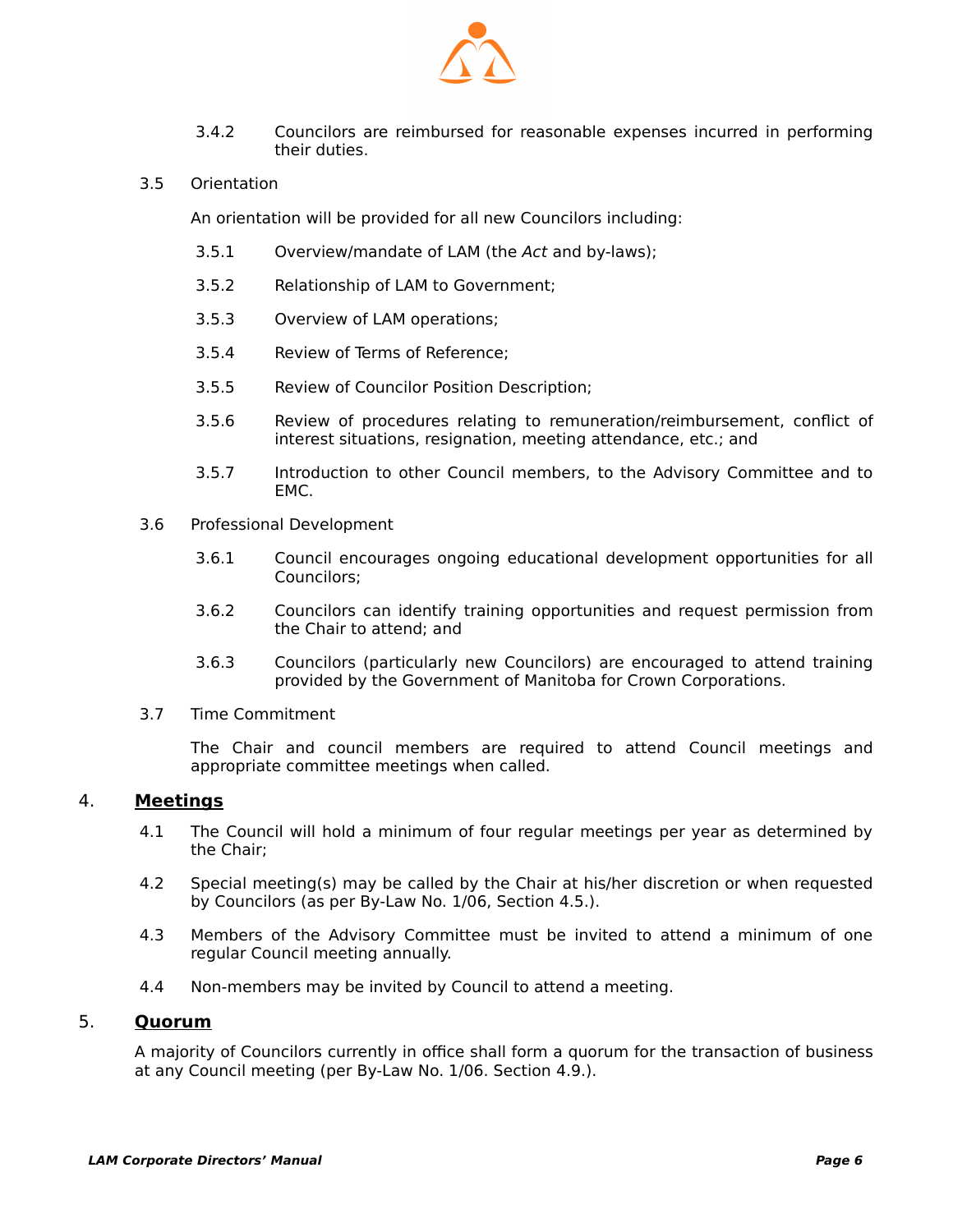

#### 6. **Decisions**

Decisions are made by a majority vote of Councilors present at the meeting (By-Law No. 1/06, Section 4.10.).

#### 7. **Council Independence**

MC may consult with senior management as required and may also retain independent legal, accounting or other advisors, as it considers appropriate, to assist the Council in fulfilling its responsibilities.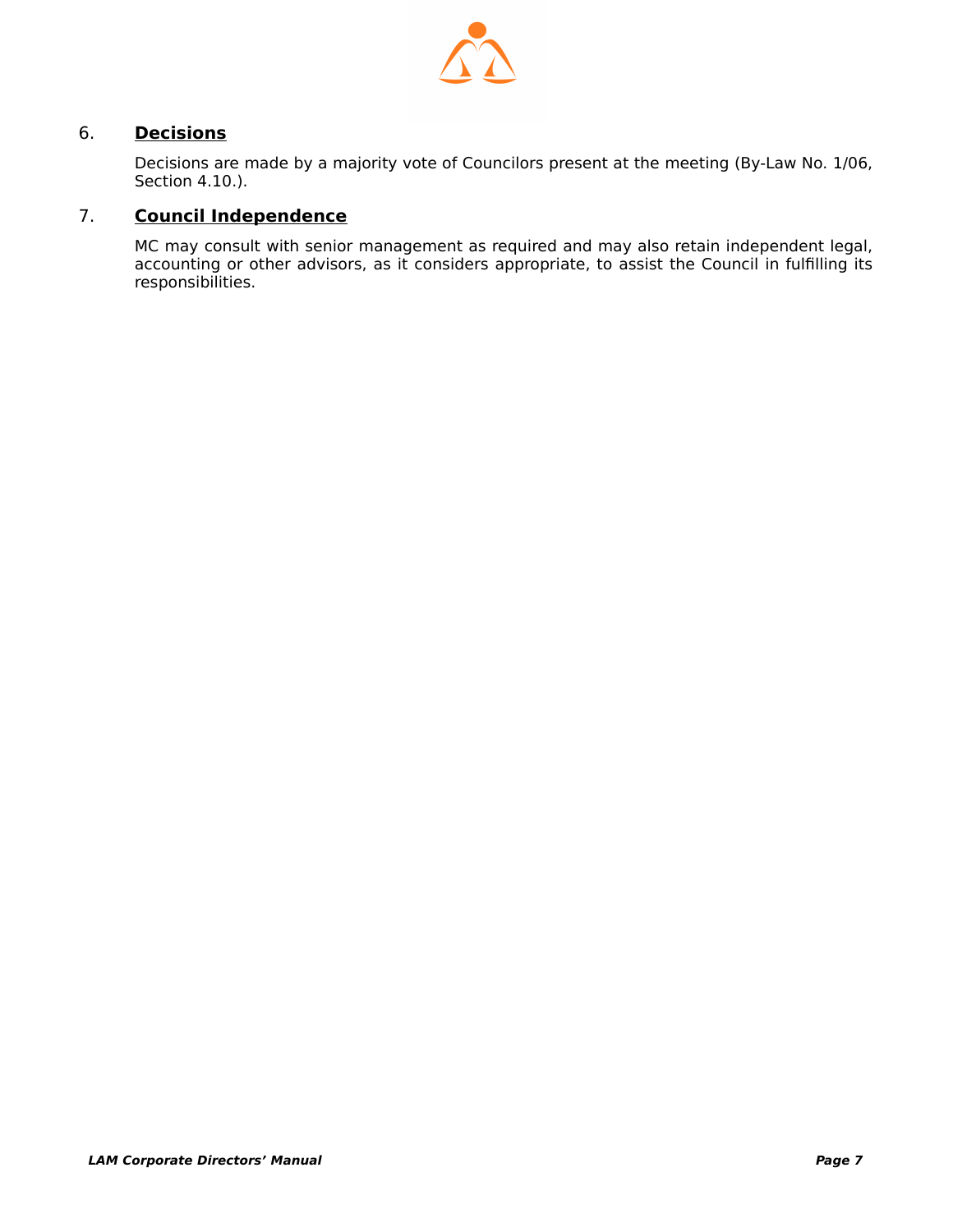

#### <span id="page-9-1"></span><span id="page-9-0"></span>**Chair Position Description Approved by Management Council on January 12, 2012**

#### 1. **Role**

- 1.1 The Chair, on behalf of, under the direction of the Council, and subject to any limitations imposed by Council:
	- 1.1.1 Keeps the Council informed of significant issues and affairs having to do with Legal Aid Manitoba (LAM).
	- 1.1.2 Provides leadership.
	- 1.1.3 Promotes integrity in all corporate policies and process.
	- 1.1.4 Acts as liaison between LAM and the Minister of Justice.
	- 1.1.5 Acts as liaison between the Council and LAM through the Executive Director (ED) and the Executive Management Committee (EMC).
	- 1.1.6 Signs all by-laws with another officer.
	- 1.1.7 Signs audited statements.
	- 1.1.8 Attends all meetings of the Advisory Committee.
- 1.2 In carrying out the duties of Chair, the incumbent must work under the direction of the Council and within the constraints of the Act and By-Law No. 1/06. Nothing in the foregoing role description absolves the Council of its responsibilities as stated in the Act.

#### 2. **Key Responsibilities**

- 2.1 As per By-Law No. 1/06 the Chair shall:
	- 2.1.1 Provided leadership to the Council and preside at all meetings of the Council at which the Chair is present;
	- 2.1.2 Ensure that the Council functions in a manner consistent with the Act and Regulations, all corporate by-laws and other laws applicable to it, and shall promote integrity in all corporate policies and processes;
	- 2.1.3 Speak publicly on behalf of LAM;
	- 2.1.4 Act as liaison between LAM and the Minister of Justice, and between the Council and the ED;
	- 2.1.5 Sign all by-laws with another officer appointed by Council for the purpose;
	- 2.1.6 Sign the LAM audited financial statements with the Finance Committee Chair or other officer appointed by the Council for the purpose;
	- 2.1.7 Sign the LAM Annual Report to the Minister of Justice on its affairs, and such other reports required under the Act to be provided by the Council to the Minister;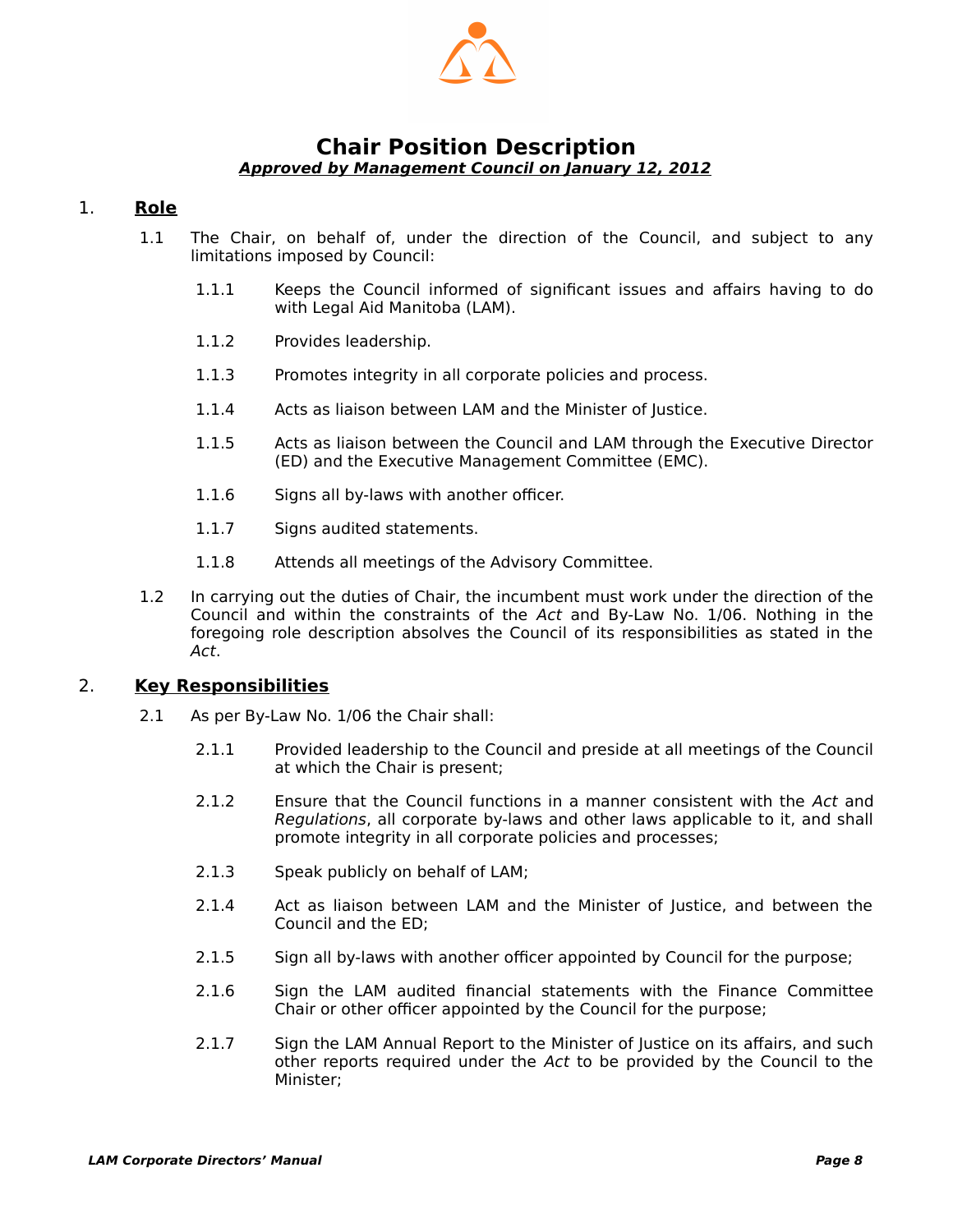

- 2.1.8 Be, ex-officio, a member of the Appeal Committee, the Finance Committee and all other committees established by Council;
- 2.1.9 Attend all meetings of the Advisory Committee or send a delegate to the meeting to attend on his/her behalf; and
- 2.1.10 Perform such other duties as are required of the Chair under the Act or as may be required from time to time by Council.

#### 3. **Accountability**

The Chair, on behalf of the Council, and subject to any limitations imposed by Council, is the liaison with the Minister of Justice, public and stakeholders. The Chair may delegate specific duties to the ED, Council members and/or committees as appropriate; however, the accountability for them remains with the Chair.

#### 4. **Integrity**

The Chair ensures that the ED is carrying out his/her duties prudently, ethically and in the best interests of the Corporation.

#### 5. **Leadership**

The Chair leads Council and ensures that it is properly balanced and directed. The Chair ensures that Councilors can add value to the organization without interfering with detailed internal management.

#### 6. **Specific Activities**

- 6.1 Management Council
	- 6.1.1 The Chair oversees the Council self-evaluation process;
	- 6.1.2 Identifies organizational and Council strengths and weaknesses and recommends improvements;
	- 6.1.3 Communicates regularly with Councilors and the ED;
	- 6.1.4 Ensures that structures and procedures are in place for effective recruitment, training and evaluation of Councilors; and
	- 6.1.5 Builds trust within LAM and between LAM and its stakeholders.
- 6.2 Executive Management Committee (EMC)

The Chair is the primary liaison between Council and the ED. In this capacity, the Chair:

- 6.2.1 Meets regularly with the ED and/or EMC;
- 6.2.2 Provides input as necessary pertaining to policy and planning;
- 6.2.3 Monitors the ED's compliance with LAM's Act, Regulation, Policies and By-Laws;
- 6.2.4 Provides guidance and consultation to the ED regarding issues that involve compliance with policies, recommendations for policy changes or other decisions that may subsequently impact LAM; and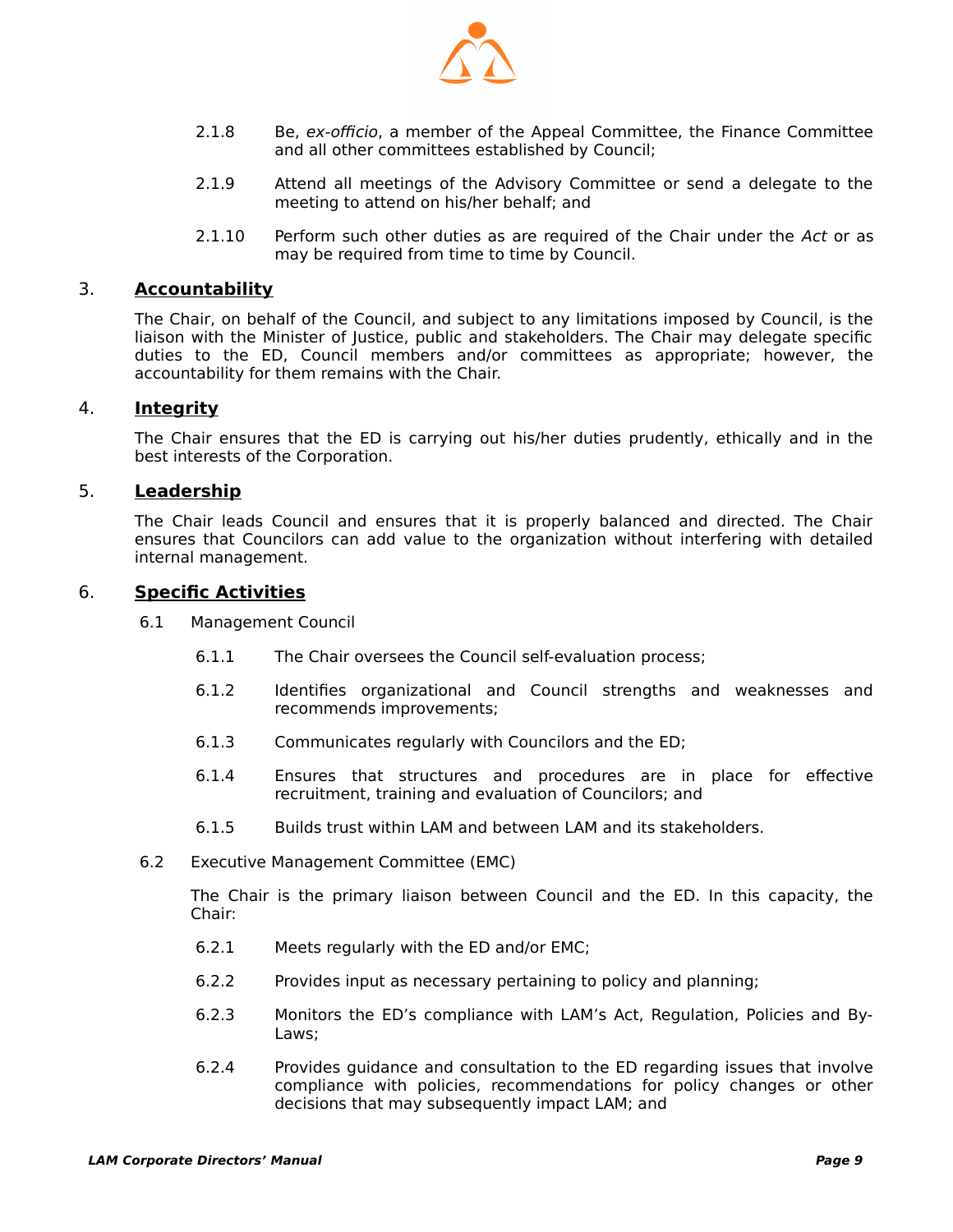

- 6.2.5 Brings pertinent decisions to Council for discussion and decision.
- 6.3 Meetings

The Chair:

- 6.3.1 Ensures that an agenda is planned for Council meetings;
- 6.3.2 Ensures a sufficient number of meetings are set;
- 6.3.3 Presides over meetings of the Council;
- 6.3.4 Chairs meetings according to accepted rules of order;
- 6.3.5 Encourages all Councilors to participate in discussions;
- 6.3.6 Ensures Council arrives at decisions in an orderly, timely and democratic manner;
- 6.3.7 Votes as prescribed in the by-laws; and
- 6.3.8 Ensures that Councilors receive adequate and regular reports and information to allow them to effectively make decisions and to be aware of critical information necessary.
- 6.4 Committees

The Chair may serve as an ex-officio member of the Appeals Committee, Finance Committee, Governance and other committees as designated.

6.5 Staffing and Succession

Council hires the ED and may appoint Area Directors. The Chair:

- 6.5.1 Plans for and conducts the annual performance review of the ED;
- 6.5.2 Participates in the hiring and termination of the ED;
- 6.5.3 Ensures that a succession plan is in place for senior management; and
- 6.5.4 Ensures that succession is planned and properly executed so that the quality of management in the immediate, medium and long-term is guaranteed.
- 6.6 Community Relations

The Chair ensures that LAM maintains positive and productive relationships with media, funders, donors and other organizations. In this capacity, the Chair serves as primary spokesperson for the organization. As such the Chair:

- 6.6.1 Represents LAM to the media;
- 6.6.2 Represents LAM on governmental or non-governmental organizations and committees;
- 6.6.3 Provides timely and appropriate reporting of Council decisions and actions to stakeholders as appropriate; and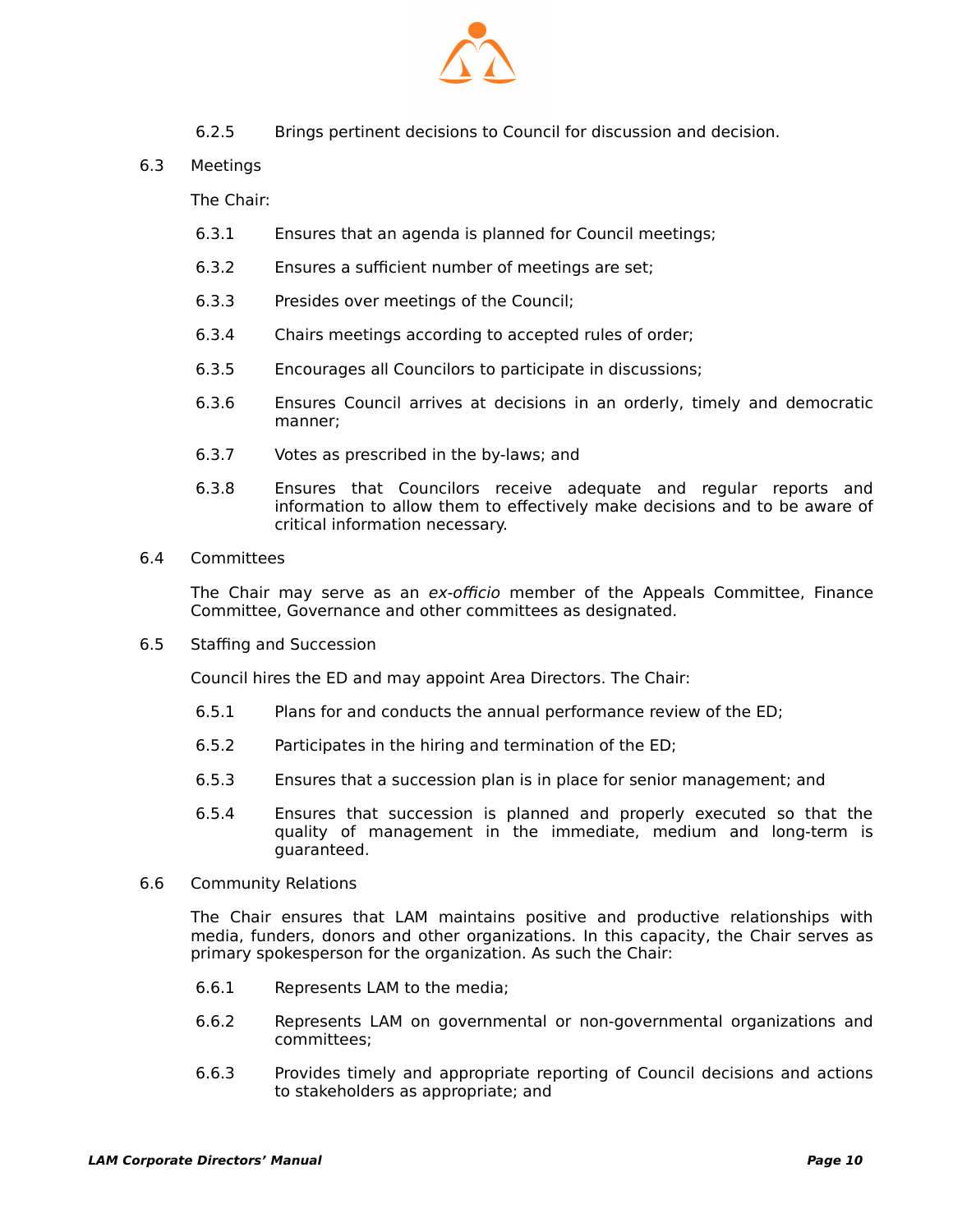

- 6.6.4 Will discuss with the ED to determine the best person to speak on behalf of LAM on issues as they arise.
- 7. Risk Management
	- 7.1 Council is responsible for managing the risks of LAM. As such the Chair ensures that the ED:
		- 7.1.1 Identifies and keeps Council apprised of all foreseeable risks and challenges; and
		- 7.1.2 Has developed and implemented control to monitor/manage identified risks.
- 8. Signing Officer
	- 8.1 The Chair is designated as one of the signing officers for by-laws, annual audited financial statements and the Annual Report to the Minister of Justice.
	- 8.2 The Chair reviews and countersigns correspondence related to policy/governance where appropriate.
	- 8.3 The Chair reviews and countersigns cheques related to the ED's expenses.

The Chair may also review and countersign cheques that are written for amounts in excess of \$20,000.00.

- 9. Authority
	- 9.1 If an urgent matter arises that requires an immediate decision of Council, the Chair on behalf of Council and in consultation with the ED may make a decision that Council could make and shall advise Council of the decision and reasons for it on the day the decision was made in accordance with the Act, Regulations or By-Law No. 1/06.
- 10. Standards of Conduct
	- 10.1 The Chair shall:
		- 10.1.1 Act honestly and in good faith with a view to the best interests of LAM;
		- 10.1.2 Exercise care, diligence and skill in all interactions and activities;
		- 10.1.3 Avoid potential, perceived or actual conflicts of interest that are incompatible with service as a Chair and disclose any personal interests that may conflict with LAM's interests; and
		- 10.1.4 Keep confidential any information about LAM that has not been publicly disclosed, including boardroom discussions.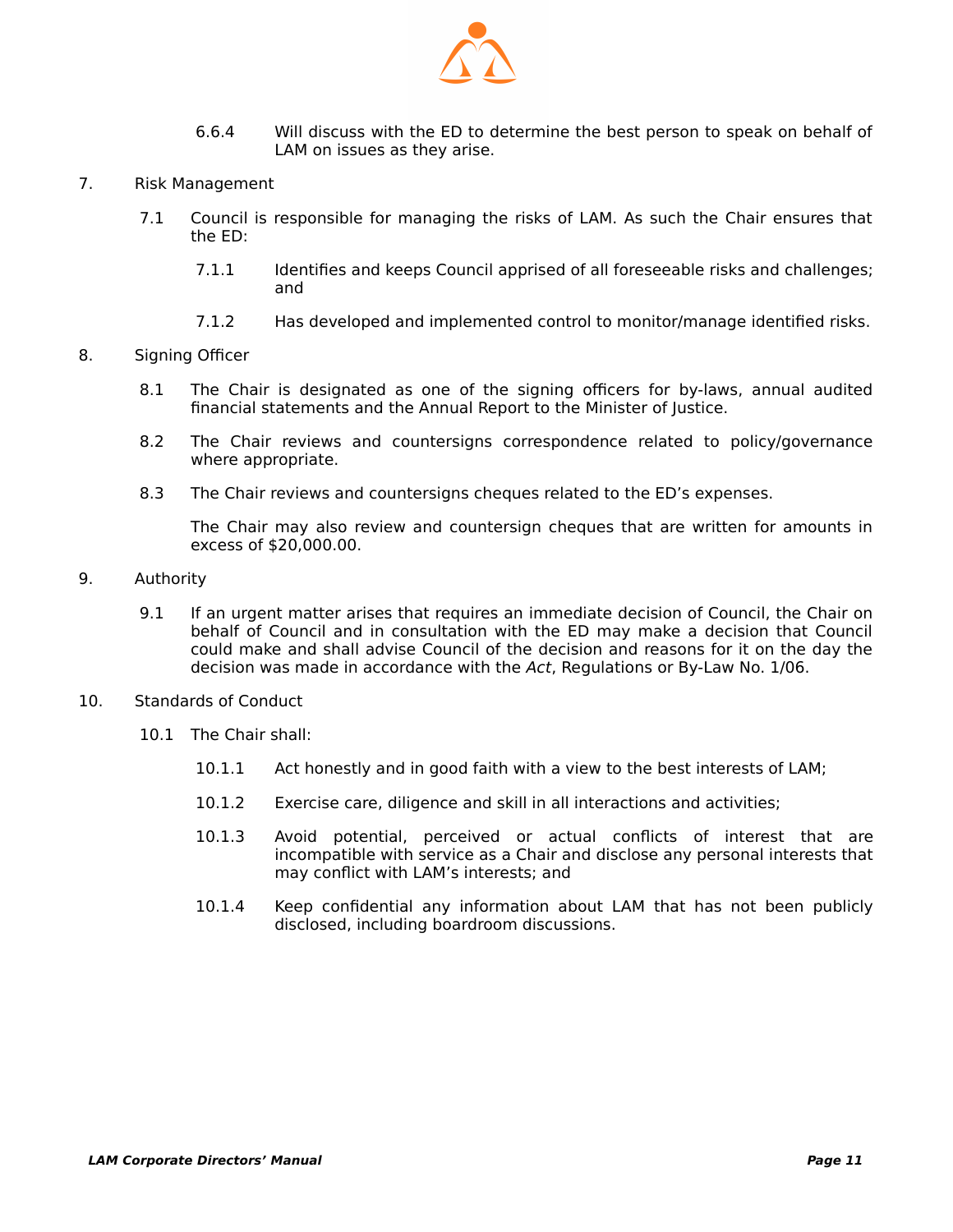

### <span id="page-13-1"></span>**Executive Director Position Description**

#### <span id="page-13-0"></span>**Approved by Management Council and Treasury Board Secretariat on July 18, 2008**

#### 1. **Role**

- 1.1 The Executive Director (ED) is the chief executive officer for Legal Aid Manitoba (LAM) and accountable to the Management Council (MC) for the administration of LAM.
- 1.2 The ED reports to the MC which is legislated to direct the business and affairs of LAM.
- 1.3 The ED is appointed by Order in Council under The Civil Service Act, on the recommendation of the Minister of Justice in consultation with the MC.
- 1.4 The ED shall manage and direct the business and affairs of the Corporation in accordance with the policies, procedures, strategies and specific direction provided to him/her by the MC (except for such matters and duties as must, by law, be transacted or performed by the MC).
- 1.5 The ED shall attend MC meetings to report on the business and affairs of the Corporation.
- 1.6 The ED shall attend all meetings of the Advisory Committee or send a delegate to the meeting to attend on his/her behalf, and shall report at or attend such other meetings as the Act requires and as the MC may require.
- 1.7 In carrying out assigned duties the ED must work within the constraints of the Act, Regulation, and the approved budget.
- 1.8 The ED must ensure that the goals and objectives of LAM are maintained while representing the best interests of the organization and its clients.

#### 2. **Organization and Structure**

- 2.1 The ED reports quarterly to the MC or more often when requested by the Chair of the MC and provides such statistical, financial and other information as may be requested by the MC or the Chair.
- 2.2 The ED/LAM also has a relationship with the Executive Director of Administration and Finance of Manitoba Justice concerning financial and administration matters. Likewise, a similar relationship exists with the Director of Human Resource Services of Manitoba Justice in relation to employment of staff under The Civil Service Act dealing with the Manitoba Government Employees' Union (MGEU) and Legal Aid Lawyers' Association (LALA).
- 2.3 The ED will ensure that as a government agency LAM operates in accordance with applicable government legislation, regulations, and policies, however all case specific or client specific decisions are made independent of government direction.
- 2.4 There are four senior managers reporting directly to the ED.

| 2.4.1 | Deputy Executive Director (LE3) | 50017449/LAS002 |
|-------|---------------------------------|-----------------|
| 2.4.2 | Director of Finance (F15)       | 50017485/LAS133 |
| 2.4.3 | Legal Director (LE3)            | 50017441/LAS078 |
| 2.4.4 | Senior Area Director (LE3)      | 50017491/LAS073 |
|       |                                 |                 |

2.5 There is one special purpose office director reporting directly to the ED.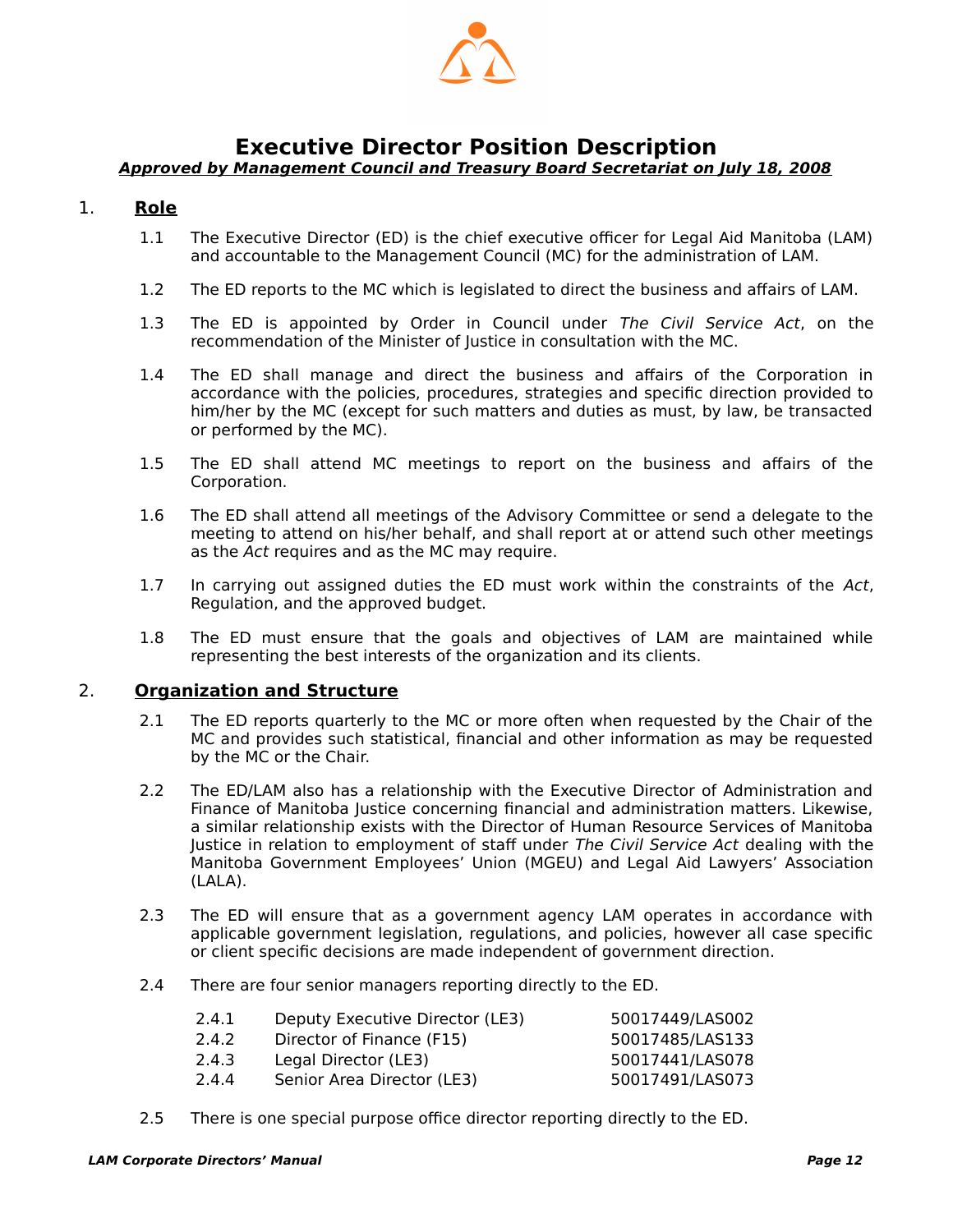

- 2.5.1 Director of Public Interest Law Centre (PILC) 50017602/LAS094
- 2.6 Additionally, the following positions report directly to the ED:
	- 2.6.1 Senior Technical Architect, Systems Architecture Unit, 50017431/LAS 030
	- 2.6.2 Senior Application Developer, Application Development Unit, 50066686/LAS 194
	- 2.6.3 Administration Office Manager 50075993/LAS 156
	- 2.6.4 Executive Administrative Assistant 50017476/LAS 052
- 2.7 LAS002 The Deputy Executive Director is the second in command at LAM and reports directly to the ED. The major job responsibility is the administration of the community law centres. The Deputy ED also sits on the Big Case Management Committee and the Discretionary Fee Increase Committee.
- 2.8 LAS133 The Director of Finance is a senior management team member and business manager who is accountable for providing leadership/education focused on comptrollership. Functional areas include financial planning, budgeting, analysis, expenditure monitoring and control, accounts collection, fiscal reporting, asset control/management auditing lawyers trust accounts, staff supervision, training and development.
- 2.9 LAS078 The Legal Director is responsible for the administration of criminal community law centres and the University of Manitoba Law Centre; acts as general counsel for LAM and administers reciprocal agreements with other legal aid jurisdictions in Canada. The Legal Director sits on the Big Case Management and Discretionary Increase Committees.
- 2.10 LAS073 The Senior Area Director is responsible for the administration of Area Offices, the Child Protection Law Office and the Winnipeg Criminal Duty Counsel Office. The Senior Area Director sits on the Big Case Management and Discretionary Increase Committees.

#### 3. **Nature and Accountability**

- 3.1 Management Accountability
	- 3.1.1 LAM currently has a staff of 144.5 employees located in six communities throughout Manitoba comprised of members from the MGEU and LALA. The 2012/13 staffing budget is \$15M and the operating budget is \$13M. In addition to the regular staff, LAM also employs people on a contract/casual basis as required. The ED ensures the most effective utilization of approved resources as directed by the MC.
	- 3.1.2 The ED is responsible for recommending to the MC planning activities of the organization including multi-year fiscal planning and medium term policy planning.
	- 3.1.3 The ED is responsible for the preparation of the budget to be presented to Council and all other financial management responsibilities including cash flow, major capital expenditures, lease negotiations etc.
	- 3.1.4 The ED is responsible for special projects as assigned by the MC including statistical analysis, proposals and projections.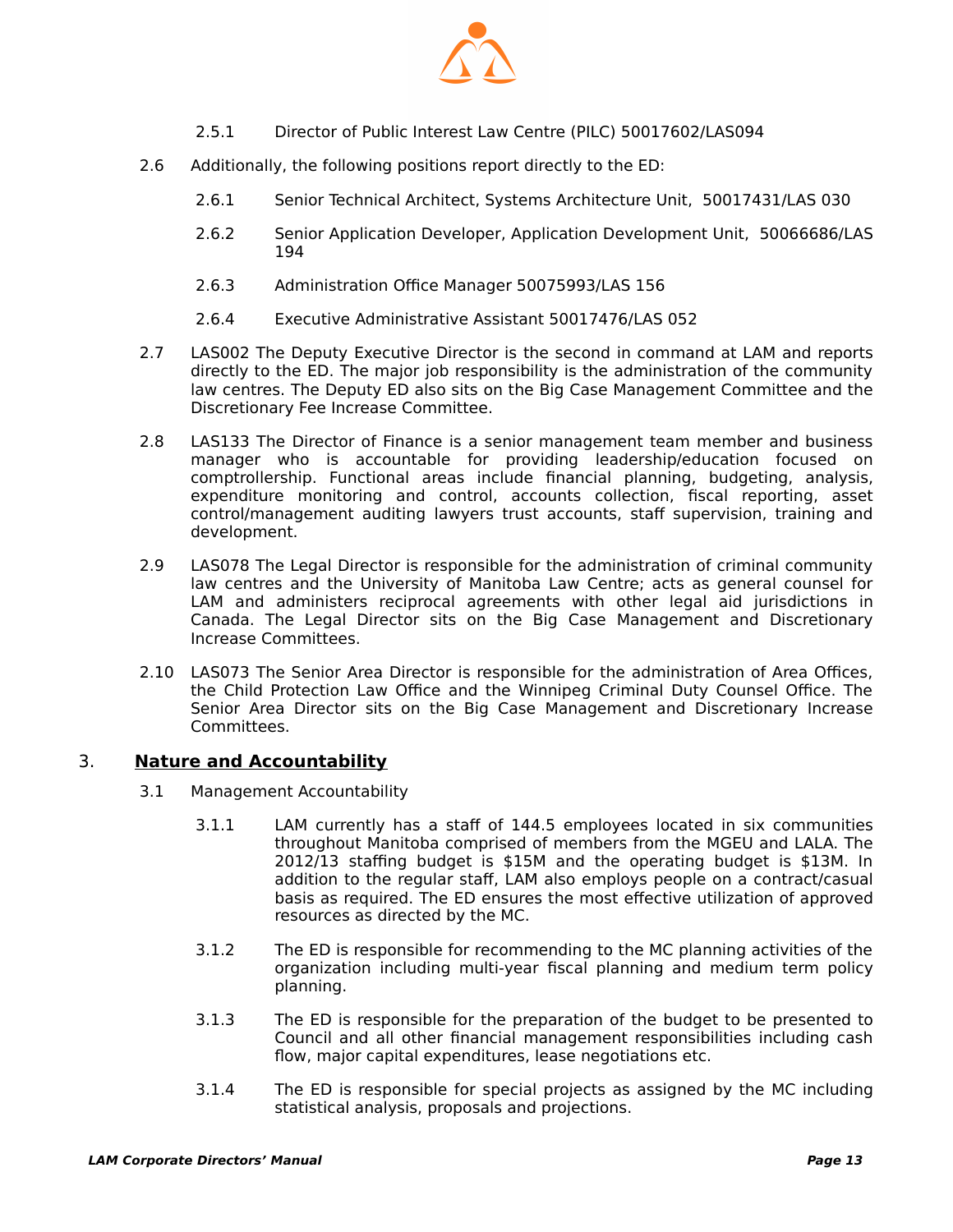

- 3.2 Program Complexity
	- 3.2.1 LAM is a specialized program that provides legal services to eligible lowincome individuals. Services are provided in the areas of criminal, family, child protection, poverty law and public interest and involves a heavy caseload with workloads currently increasing on an annual basis. The ED ensures that services are maintained equitably through the province with minimum standards being met by:
		- 3.2.1.1 Monitoring and evaluating ongoing programs and initiatives and recommending changes to ensure maximum benefit and efficiently at a reasonable cost within budget limitations.
		- 3.2.1.2 Ensuring high quality of client services.
		- 3.2.1.3 Initiating and recommending new or alternative programs and methods of delivery in areas of law that affect low-income individuals.
		- 3.2.1.4 Developing, recommending and implementing policy and planning for LAM.
		- 3.2.1.5 Deploying staff to meet operational needs.
- 3.3 Political Sensitivities
	- 3.3.1 The ED maintains a relationship with the Provincial Ombudsman, Federal and Provincial Government bodies, other stakeholders and jurisdictions.
	- 3.3.2 The ED participates in the Association of Legal Aid Plans of Canada and in the Federal Provincial Permanent Working Group.
	- 3.3.3 Controversial issues, matters of a sensitive or political nature, matters that may attract media attention, legislative change, business planning review and requests for fee changes must be addressed with the MC and if necessary the Deputy Minister and/or Minister. Options and recommendations in relation to the above may be required.
	- 3.3.4 The ED is responsible for working with and encouraging other organizations to improve access for low-income individuals to legal services.
- 3.4 Client Relationship/Interpersonal Skills
	- 3.4.1 The ED monitors and evaluates staffing requirements and supervises senior staff to ensure compatibility with LAM's programs and objectives.
	- 3.4.2 Is involved in the recruitment of senior management staff and matters recommended to the MC to fill vacancies to these positions.
	- 3.4.3 Ensures that decisions are made in a collegial context with the LAM EMC and that all decisions are effectively communicated to affected staff members.
	- 3.4.4 Monitors and evaluates the community law offices through the Deputy ED. Investigates or causes the investigation of complaints regarding quality of service from staff.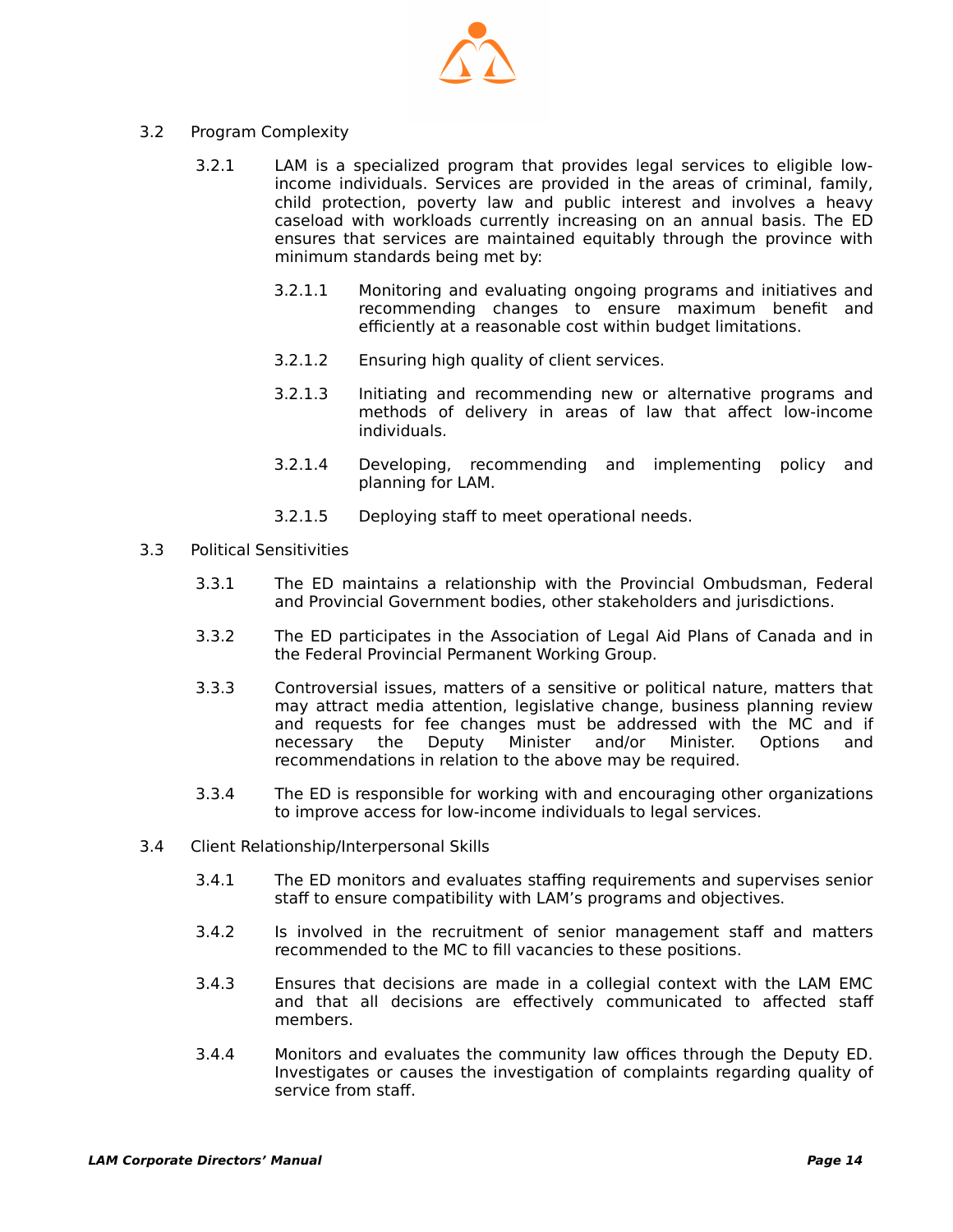

- 3.4.5 The ED maintains a working relationship with the private bar by:
	- 3.4.5.1 Monitoring the delivery of the legal aid program by the private bar.
	- 3.4.5.2 Overseeing the application of the tariff including discretionary increases.
	- 3.4.5.3 Investigates or causes the investigation of complaints regarding the quality of service from private bar lawyers providing services on behalf of legal aid.
	- 3.4.5.4 The ED makes recommendations to MC for policy changes or legislative changes when necessary. The ED also ensures that the MC is kept informed of the activity and the financial circumstances of LAM.

#### 4. **Specific Accountabilities**

- 4.1 The ED ensures that the services as contemplated by the Act and Regulations (the provision of various legal services to low-income individuals) are maintained equitably throughout the province with minimum standards by:
	- 4.1.1 Monitoring and evaluating ongoing programs, initiating and recommending changes to ensure maximum benefit and efficient delivery of service at a reasonable cost within budget limitations provided by the government.
	- 4.1.2 Ensuring a high quality of client service.
	- 4.1.3 Recommending to the MC, new or alternate programs and methods of delivery in areas of law that affect low-income individuals.
	- 4.1.4 Developing, recommending and implementing policy for LAM.
	- 4.1.5 Developing, recommending and implementing planning for LAM.
- 4.2 The ED ensures that the MC and the Chair are informed of all major decisions and makes recommendations to the MC for policy changes or legislative changes when necessary. The ED also ensures that the MC is kept informed of the activity and the financial circumstances of LAM.
- 4.3 Prior to making a major decision, the ED will consult with the Chair of the MC. There may be occasions that the Chair decides to call a special MC meeting to deal with a particular issues if he/she feels it is required.
- 4.4 The ED maintains and promotes the relationship with the Federal and Provincial Governments, Manitoba Justice and other involved Departments/Agencies. The ED participates in the Association of Legal Aid Plans of Canada and in the Federal-Provincial Permanent Working Group.
- 4.5 The ED supervises the Area Directors in their statutory role of determining eligibility for legal aid and authorizing expenditures in the course of that provision of legal aid by:
	- 4.5.1 Ensuring adherence to the regulations and guidelines for legal aid.
	- 4.5.2 Reviews and recommends changes to financial guidelines.
	- 4.5.3 Receives appeals from applicants from rejections and cancellations.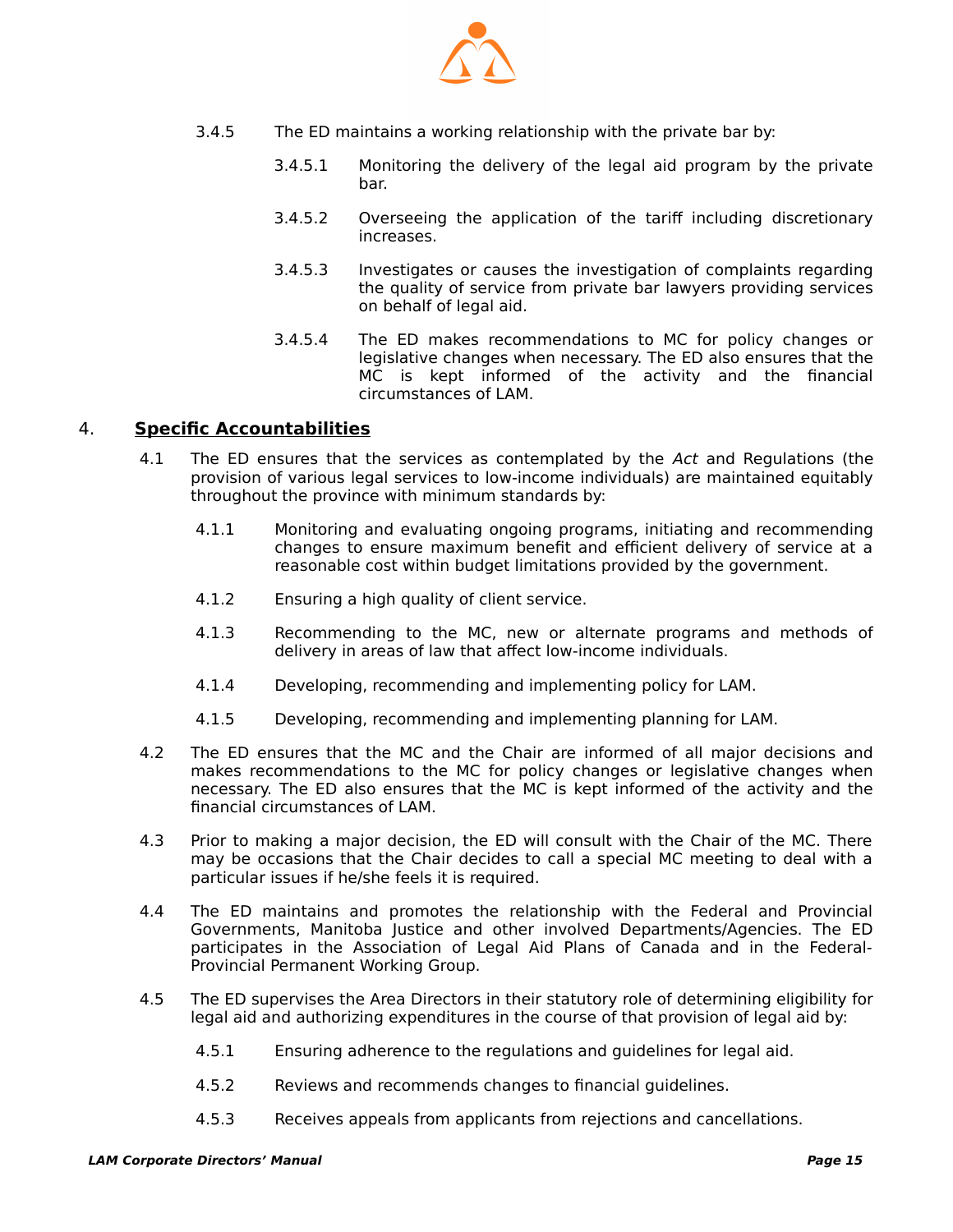

- 4.5.4 Receives certain applications as specified in the legislation or by MC policy.
- 4.6 The ED maintains a system of financial reporting and accountability and ensures maximum use of available resources by:
	- 4.6.1 Preparing annual budget requests for decision by the MC and presenting it to the department as part of the annual budgeting process.
	- 4.6.2 Being responsible for recommendations to the MC for medium and longterm financial planning.
	- 4.6.3 Monitoring the expenditures of LAM and recommending changes where financial expectations are not realized.
	- 4.6.4 Approving all major expenditures within the approved budget.
	- 4.6.5 Addressing LAM's financial needs within the budget estimates process.
- 4.7 The ED monitors and evaluates administrative staffing requirements and supervises senior personnel to ensure compatibility with LAM's programs and objectives.
	- 4.7.1 The ED is involved in the recruitment of senior management personnel.
	- 4.7.2 The ED ensures that decisions are made in a collegial context and that all decisions are effectively communicated to affected staff.
	- 4.7.3 The ED is involved with negotiating and implementing the LALA collective agreement and also hears the first-step grievances. The position's responsibilities include discipline, dispute resolution and termination.
	- 4.7.4 The ED is an employing authority for the purposes of The Civil Service Act.
	- 4.7.5 The ED identifies the development and training needs of direct reports.
	- 4.7.6 The ED ensures that succession planning and performance management is in place and evaluates performance of direct reports.
	- 4.7.7 The ED encourages the submission of new ideas and innovations at all levels.
- 4.8 The ED monitors and evaluates the community law offices, including their role and structure, their staffing requirements and supervises senior personnel to ensure compatibility with LAM's programs and objectives.
	- 4.8.1 The ED ensures that decisions are made after consultation with the appropriate staff and that all decisions are effectively communicated to affected staff.
	- 4.8.2 The ED investigates or causes to be investigated complaints about the quality of service by staff.
- 4.9 The ED monitors the delivery of the program through the private bar.
	- 4.9.1 The ED ensures that the private bar adhere to LAM's Act and Regulations and to Legal Aid's policies and guidelines. The ED consults with the private bar on these from time to time and ensures that they are communicated effectively to the private bar.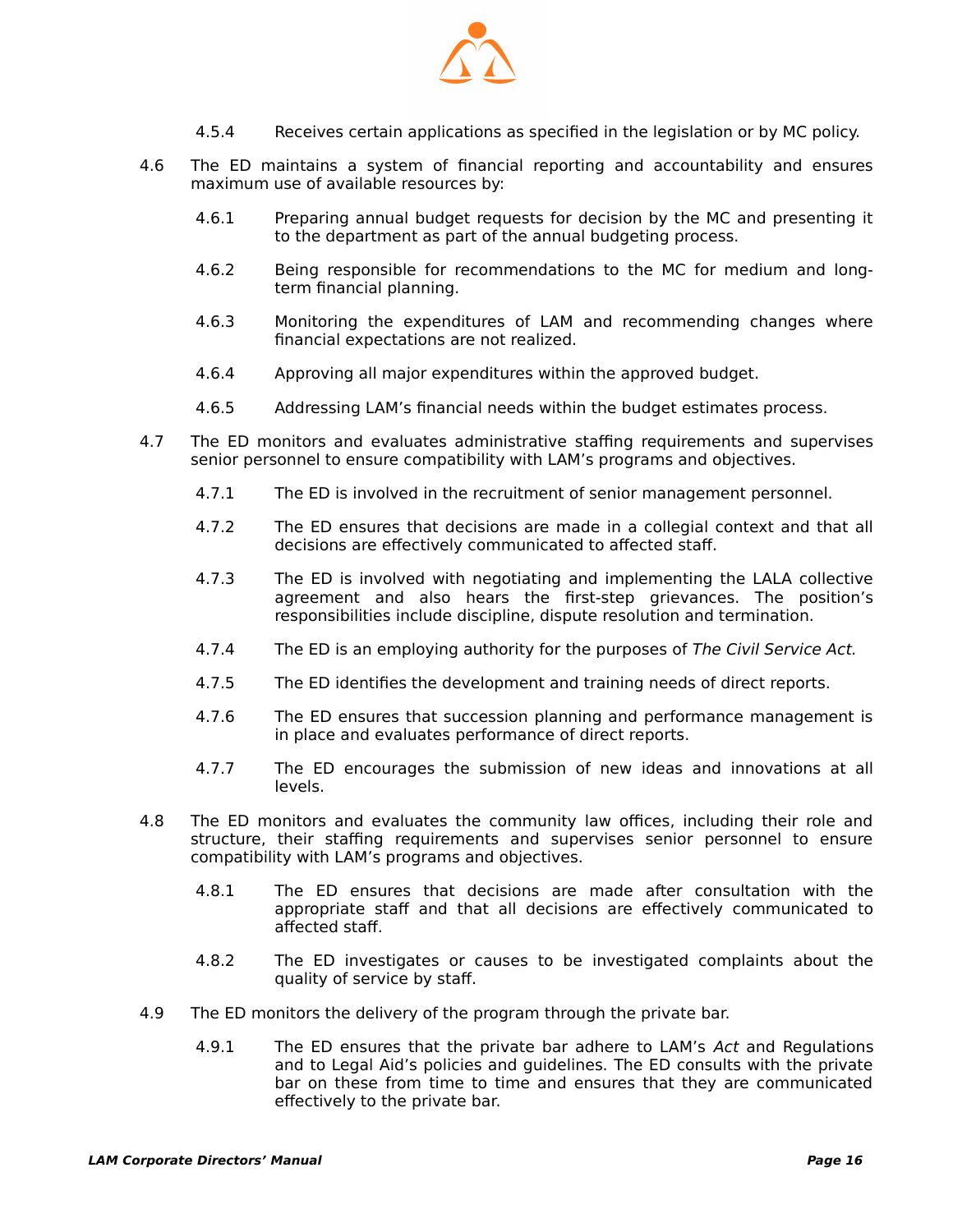

- 4.9.2 The ED oversees the application of the tariff, including payment within the tariff, requests for payments for extremely unusual circumstance requests to pay more than the Legal Aid Tariff, and appeals from taxation. The ED is involved in revision of the tariff and client refunds of contribution.
- 4.9.3 The ED receives reports from the private bar for case management or file closing.
- 4.9.4 The ED investigates or causes to be investigated complaints about quality of service by private bar lawyers.
- 4.9.5 The ED maintains good public relations with the Bar, including practitioners, the Law Society of Manitoba and the Manitoba Bar Association.
- 4.10 The ED is responsible for recommending, developing and implementing special projects as assigned by the MC.
- 4.11 The ED manages the relationship with the legal profession, the judiciary, and other service agencies.
- 4.12 The ED investigates or causes to be investigated complaints from the public that legal aid is being abused.
- 4.13 The ED encourages other organizations to work with and assist the program in improving access for low-income individuals to get legal services.
- 4.14 The ED may delegate specific tasks to the appropriate senior manager in furtherance of accomplishing the ED's responsibilities.

#### 5. **Miscellaneous**

- 5.1 Implements and promotes government policies on Diversity and Employment Equity.
- 5.2 Signs cheques.
- 5.3 Ensures the currency of policy, area director and taxation manuals.
- 5.4 Chairs EMC meetings, attends senior attorney meetings and Area Director meetings.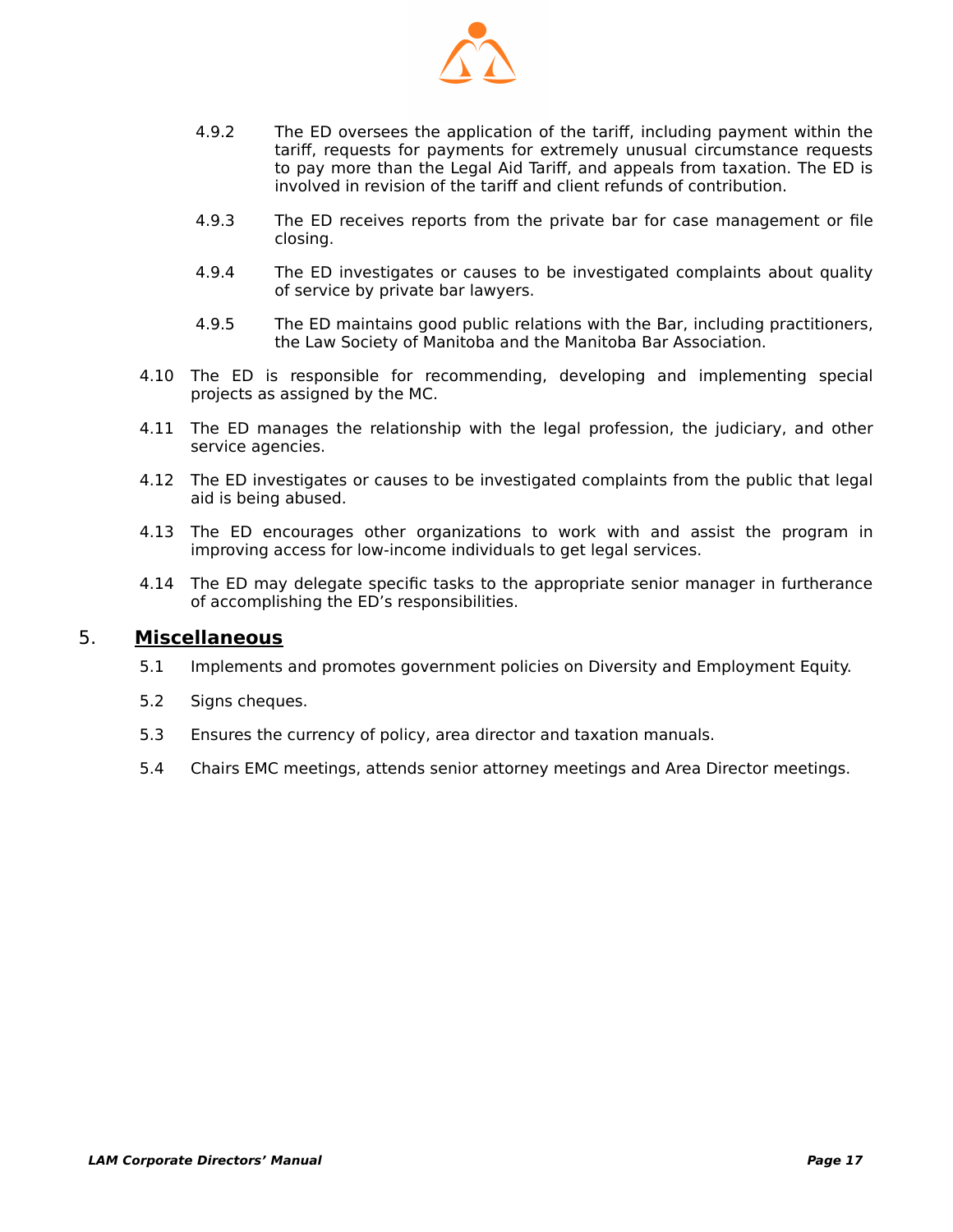

#### <span id="page-19-1"></span><span id="page-19-0"></span>**Governance and Management Responsibilities Approved by Management Council on November 27, 2007**

#### 1. **Role**

1.1 Strategic Direction Management

Council is primarily responsible for the strategic direction of Legal Aid Manitoba (LAM) but that the Executive Director (ED), and thus senior management, is charged with the strategic development function, and its substantive recommendations, in collaboration with Council.

1.2 Policy Making

The role of the Council in making "policy" be consistent with the standard roles for all councils and boards (while recognizing the broader legislative mandate, if necessary) and, while somewhat difficult to fully define, includes:

- 1.2.1 Ends Policies: that is to say, what result is LAM charged with accomplishing, for whom, and at what cost.
- 1.2.2 Executive Limitations Policies: the limits of the ED's role and authority.
- 1.2.3 Governance Process Policies: how LAM is governed.
- 1.2.4 Counsel-Staff Linkage Policies: the inter-relationship of Council and management (including all staff).
- 1.3 Risk Management

Council has the oversight responsibility to ensure LAM is properly safeguarded and that appropriate controls are effectively operating to assess and deal with any potential "risk" to the organization.

1.4 Employing Authority

Council has direct responsibility for the performance of the ED and for approving the appointment of designated LAM personnel (Area Directors) on the recommendation of the ED.

1.5 External Communications

Council will speak for LAM with external stakeholders, including media regarding all matters pertaining to LAM except for operational matters (i.e. the failure to appoint counsel in a given situation, the application process, etc.) which are the responsibility of the ED or his/her designate. Prior to speaking for LAM with external stakeholders the ED shall advise the Chair and the Chair will advise the ED as well.

1.6 Fulfilling Legal Obligations

Council is charged to execute its duties set out by the Act, Regulations or By-Laws. In addition to the above, Council has the following legal obligations:

- 1.6.1 "Last step" in some labour grievances prior to arbitration;
- 1.6.2 Approving promotions of lawyers at the highest classification levels;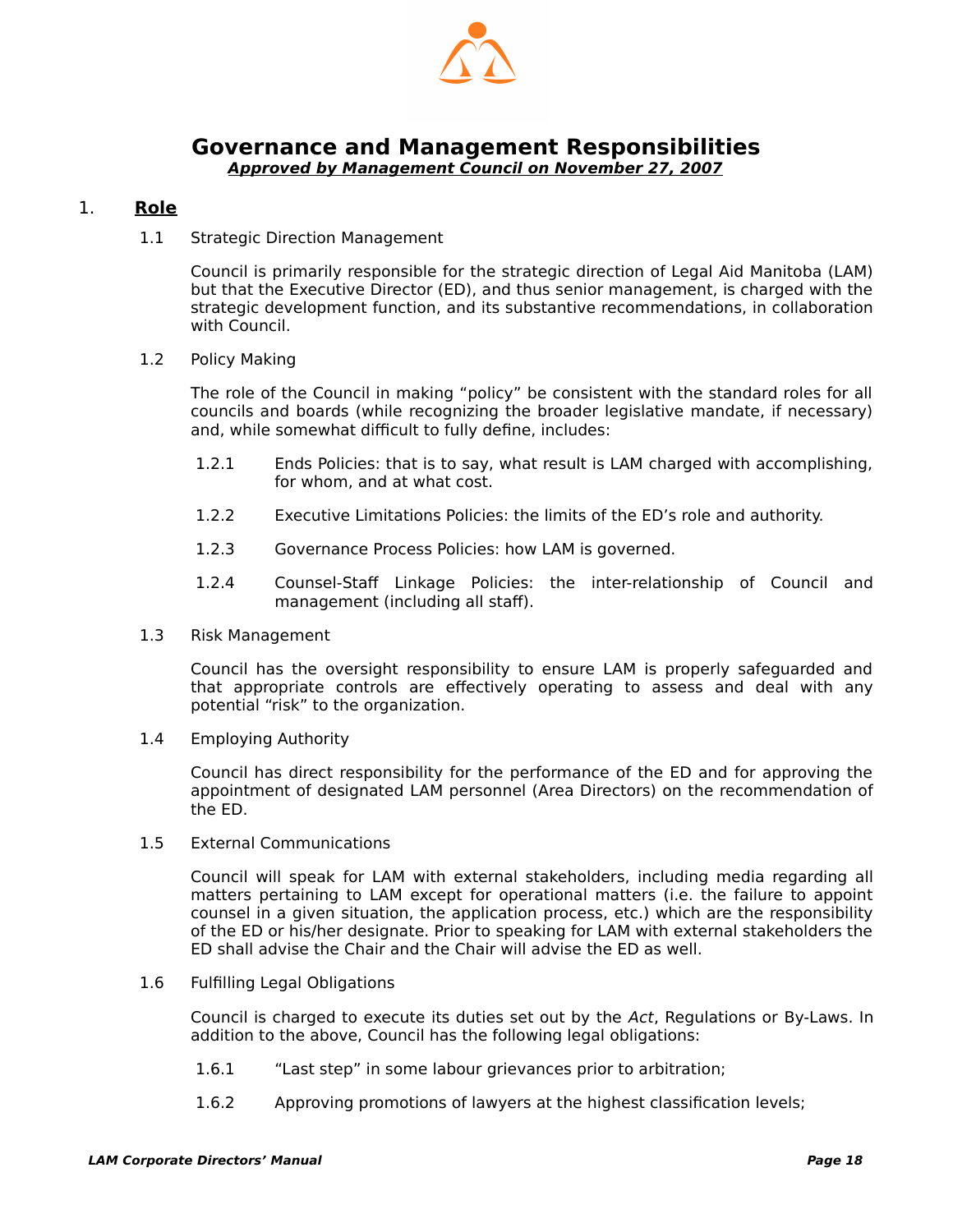

- 1.6.3 Providing advice, through the Chair to the Minister, on policy; and
- 1.6.4 Providing the Annual Report to the Minister.
- 1.7 Chair

The Chair represents Council as set out in the Act and as determined by Council. On behalf of Council, he/she is the liaison to the ED and management. He/she, or his/her designate, is the spokesperson for Council.

1.8 Committees

Council may delegate to, and establish, standing or ad hoc Committees of Council (currently standing committees include: Finance Committee, Appeals Committee and the Governance Committee). Each committee should develop its mandate or charter for approval by Council.

1.9 Council/ED Relationship

Council shall set a "job description" for the ED so that his/her role and function within LAM is clearly articulated.

1.9.1 General Flow of Authority:

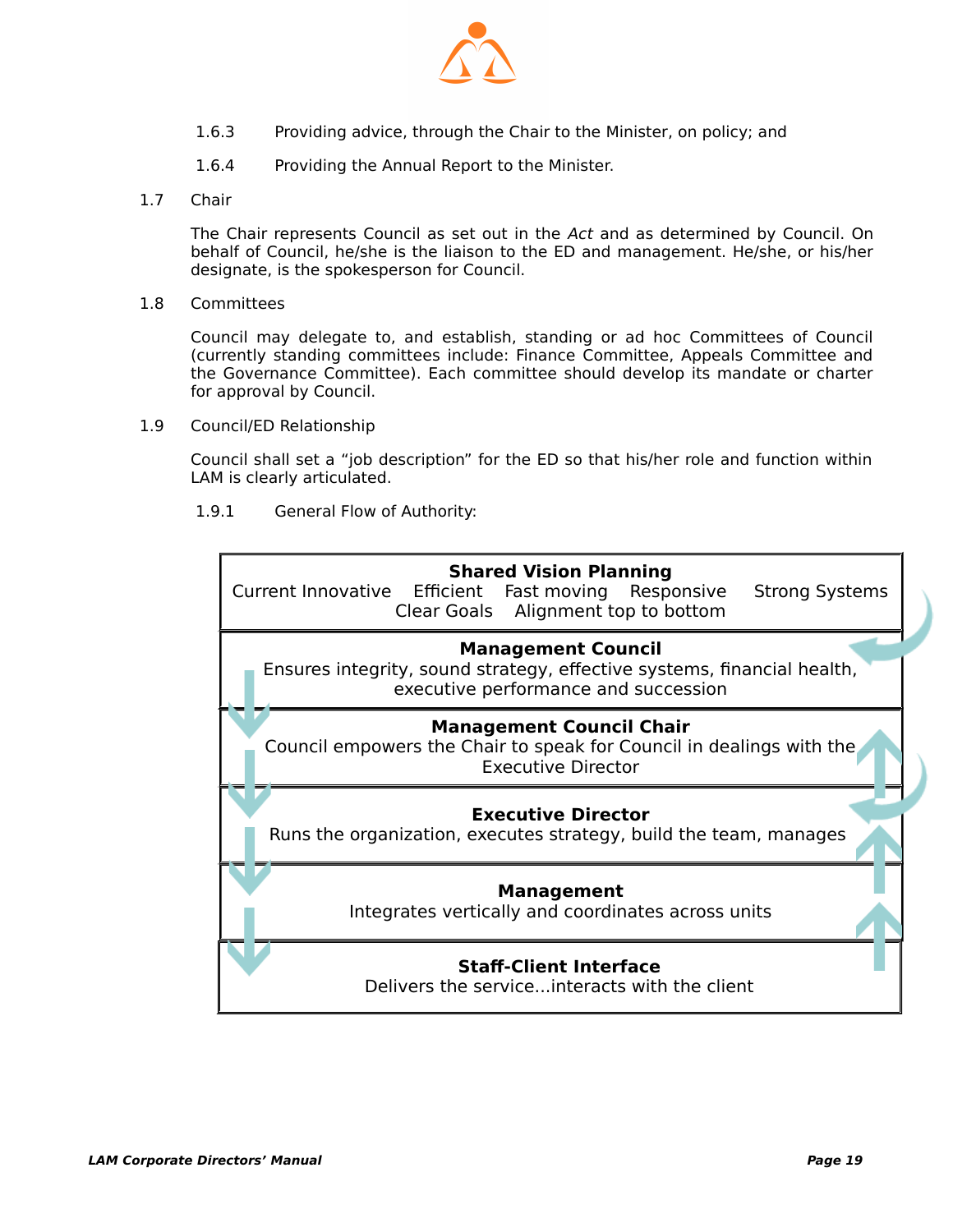

### 1.9.2 Roles and Responsibilities of Council and Management

| <b>Areas</b>                                                         | <b>Domain</b><br>of<br>Council | <b>Council and ED</b><br>Discuss Issue,<br><b>Identify Options,</b><br><b>Make Decisions</b><br><b>Together</b> |            | <b>Domain of</b><br>the<br><b>Executive</b><br><b>Director</b> |              |  |  |  |
|----------------------------------------------------------------------|--------------------------------|-----------------------------------------------------------------------------------------------------------------|------------|----------------------------------------------------------------|--------------|--|--|--|
| <b>Strategic Planning</b>                                            |                                |                                                                                                                 |            |                                                                |              |  |  |  |
| Develop the Strategic Plan                                           |                                | $\sqrt{ }$                                                                                                      |            | $\sqrt{ }$                                                     |              |  |  |  |
| Approve the Strategic Planning                                       | $\sqrt{ }$                     |                                                                                                                 |            |                                                                |              |  |  |  |
| Implement the Strategic Planning                                     |                                |                                                                                                                 |            |                                                                | $\sqrt{ }$   |  |  |  |
| Monitor Implementation                                               | $\sqrt{ }$                     |                                                                                                                 |            |                                                                | $\sqrt{ }$   |  |  |  |
| Policy (Strategic = 'E' Operational = 'M')                           | Е<br>M                         | Е                                                                                                               | M          | Е                                                              | M            |  |  |  |
| Generate                                                             |                                | $\sqrt{ }$                                                                                                      |            |                                                                | $\sqrt{}$    |  |  |  |
| Approve                                                              | $\sqrt{ }$                     |                                                                                                                 | $\sqrt{ }$ |                                                                |              |  |  |  |
| Carryout                                                             |                                |                                                                                                                 |            | $\sqrt{ }$                                                     | $\sqrt{ }$   |  |  |  |
| Monitor                                                              |                                | $\sqrt{ }$                                                                                                      | $\sqrt{ }$ |                                                                |              |  |  |  |
| $\sqrt{ }$<br><b>Develop Financial Resources for Achieving Goals</b> |                                |                                                                                                                 |            |                                                                |              |  |  |  |
| <b>Annual Operating Budget and Business Plan</b>                     |                                |                                                                                                                 |            |                                                                |              |  |  |  |
| Generate                                                             |                                |                                                                                                                 |            |                                                                | $\sqrt{ }$   |  |  |  |
| Approve                                                              | $\sqrt{ }$                     |                                                                                                                 |            |                                                                |              |  |  |  |
| Carryout                                                             |                                |                                                                                                                 |            |                                                                | $\sqrt{ }$   |  |  |  |
| Monitor                                                              | $\sqrt{ }$                     |                                                                                                                 |            |                                                                | $\sqrt{ }$   |  |  |  |
| $\sqrt{ }$<br><b>Meet LAM Legal Responsibilities</b>                 |                                |                                                                                                                 |            |                                                                |              |  |  |  |
| <b>Protect the Assets of the Organization</b><br>$\sqrt{ }$          |                                |                                                                                                                 |            |                                                                |              |  |  |  |
| $\,$<br><b>Risk Management</b>                                       |                                |                                                                                                                 |            |                                                                |              |  |  |  |
| Identify areas where the agency might be at risk                     |                                |                                                                                                                 | $\sqrt{}$  |                                                                |              |  |  |  |
| Develop control systems                                              |                                |                                                                                                                 |            |                                                                | $\sqrt{ }$   |  |  |  |
| Approve control systems                                              |                                |                                                                                                                 | $\sqrt{}$  |                                                                | $\sqrt{ }$   |  |  |  |
| Carryout control systems                                             |                                |                                                                                                                 |            |                                                                | $\sqrt{ }$   |  |  |  |
| Monitor control systems                                              | $\sqrt{ }$                     |                                                                                                                 |            |                                                                | $\sqrt{ }$   |  |  |  |
| Form Linkages with other Community<br><b>Organizations</b>           | $\sqrt{ }$                     |                                                                                                                 |            |                                                                | As requested |  |  |  |
| <b>Communicate on behalf of LAM to the Community</b>                 |                                |                                                                                                                 |            |                                                                |              |  |  |  |
| Policy matters                                                       | $\sqrt{ }$                     |                                                                                                                 |            |                                                                |              |  |  |  |
| <b>Operational matters</b>                                           |                                |                                                                                                                 |            |                                                                | $\sqrt{ }$   |  |  |  |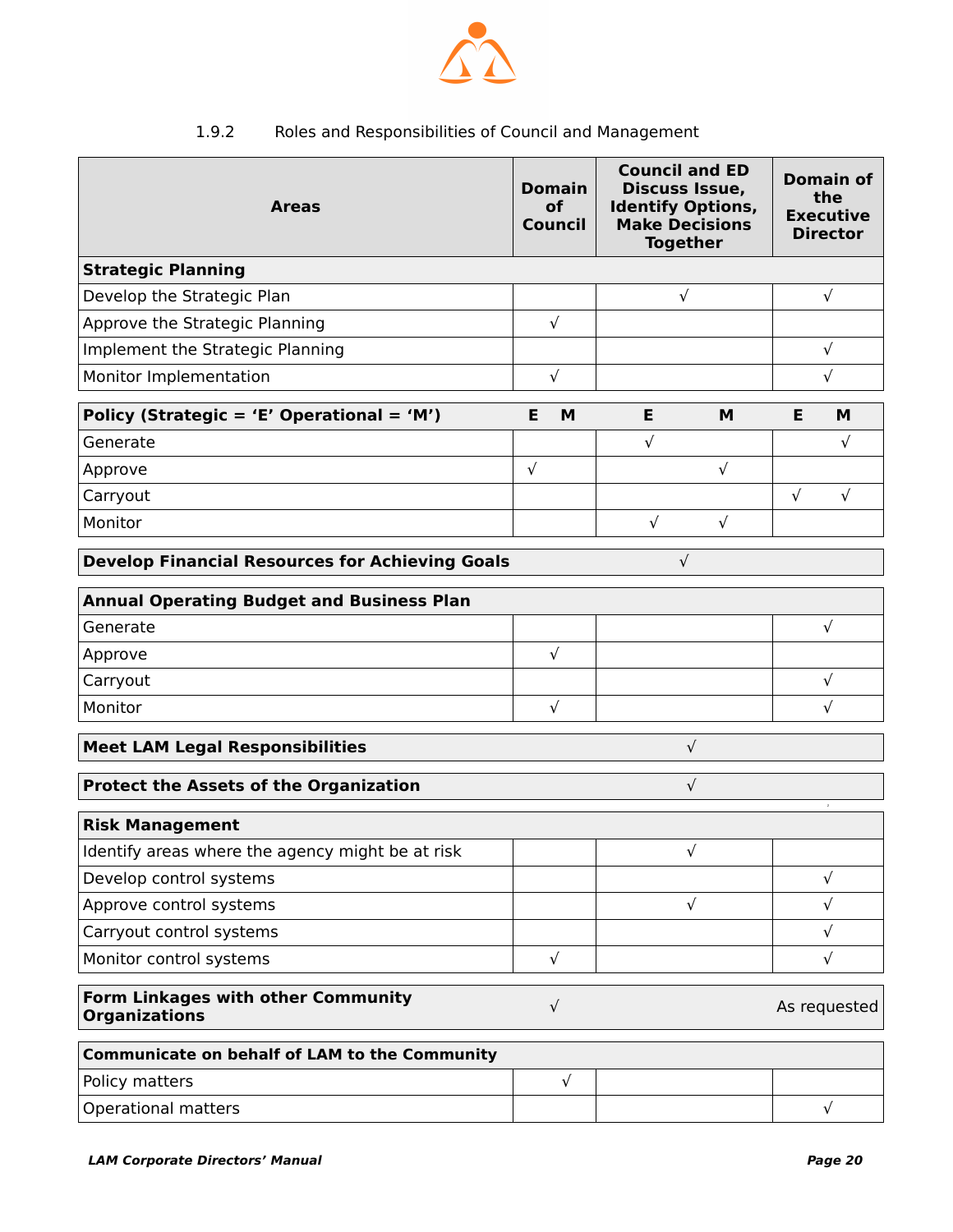

#### <span id="page-22-1"></span><span id="page-22-0"></span>**Finance and Audit Committee Terms of Reference Approved by Management Council on July 13, 2010**

#### 1. **Role**

The Finance and Audit Committee (FAC) is a standing committee of the Management Council (MC). Its main role is assisting the MC by:

- 1.1 Considering and making recommendations respecting budget guidelines, monitoring the budget.
- 1.2 Undertaking ongoing reviews of financial reporting and performance and advising on actions arising therefrom.
- 1.3 Advising on financially related policy issues.
- 1.4 Considering internal financial controls, financial risk and financial compliance matters.

#### 2. **Membership**

- 2.1 The Chair of MC shall appoint the FAC Chair. The Council will appoint the FAC members as required.
- 2.2 The Committee shall be composed of up to three members of the MC plus the Chairperson of the MC as an ex-officio member.
- 2.3 The Council may appoint a member to fill a vacancy which occurs in the Committee.
- 2.4 Any member of the Committee may be removed from the Committee by a resolution of the Council.
- 2.5 Members of the Committee and the Chair shall receive remuneration for their services on the Committee consistent with other standing committees.

#### 3. **Meetings**

- 3.1 The Committee shall meet on at least four occasions per annum or as deemed necessary to enable the Committee in the attainment of its objectives.
- 3.2 The draft minutes of the FAC shall be circulated to its members promptly for noting and/or discussion as necessary. The Chair of the Committee or his/her designate shall be available to report to the MC as required.
- 3.3 In order to aid its operation, the FAC may from time to time arrange for subgroups to consider specific issues, such as internal controls, and bring forward recommendations to the Finance/Audit/Human Resource Committee.

#### 4. **Duties**

4.1 Financial Control

In the context of:

- 4.1.1 Annual financial planning through Estimates preparation (either annual or multi-annual) as recommended by Administration, reviewed by the FAC and approved by MC.
- 4.1.2 Other external/internal auditing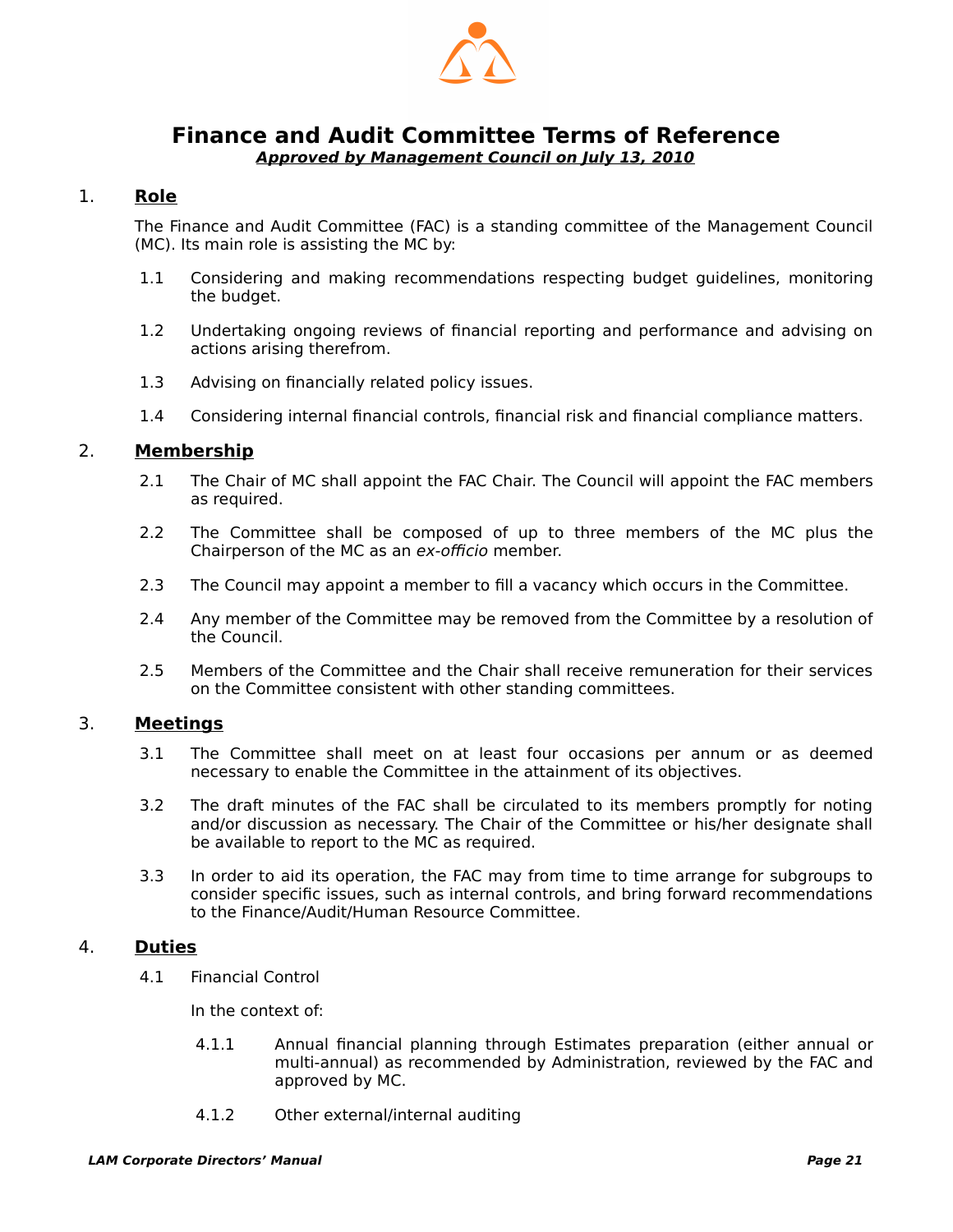

- 4.1.3 Each member of the Committee should maintain knowledge of developments, duties and responsibilities.
- 4.2 Financial Reporting

Reviewing and challenging where necessary, the actions and judgments of Administration in relation to the annual Financial Statements paying particular attention to:

- 4.2.1 Critical accounting policies and practices and any proposed changes to them.
- 4.2.2 Decisions requiring a major element of judgment.
- 4.2.3 The extent to which the Financial Statements are affected by any unusual transactions in the year and how they are disclosed.
- 4.2.4 The clarity of disclosures.
- 4.2.5 Significant adjustments.
- 4.2.6 Compliance with accounting standards or other requirements.
- 4.2.7 Reviewing any statements on internal control.
- 4.2.8 Matters which need to be brought to the attention of the MC.
- 4.3 Internal Financial Control and Financial Risk Management

Subject to the available resources, reviewing on an ongoing basis LAM's internal financial controls, including systems established to identify, assess, manage and monitor key financial risks which might have significant implications for LAM.

- 4.4 Reviewing the findings of:
	- 4.4.1 Any Internal Audit examination in relation to financial matters and internal controls.
	- 4.4.2 External Auditors.
	- 4.4.3 Third party reports on financial matters or reports with financial consequences for LAM.
- 4.5 Receiving annual reports from: the Administration relation to financial risk, procurement/value for money (in respect of non-premises activities) Financial Information Systems and such other reports.
- 4.6 Policy

Developing policies in relation to financially related mattes as need arises. Such policies be forwarded to Governance and Human Resources Committee for their review prior to consideration by MC.

#### 5. **Authority**

 5.1 The Committee shall operate under delegated authority from the MC, which is ultimately responsible for all matters relating to financial affairs.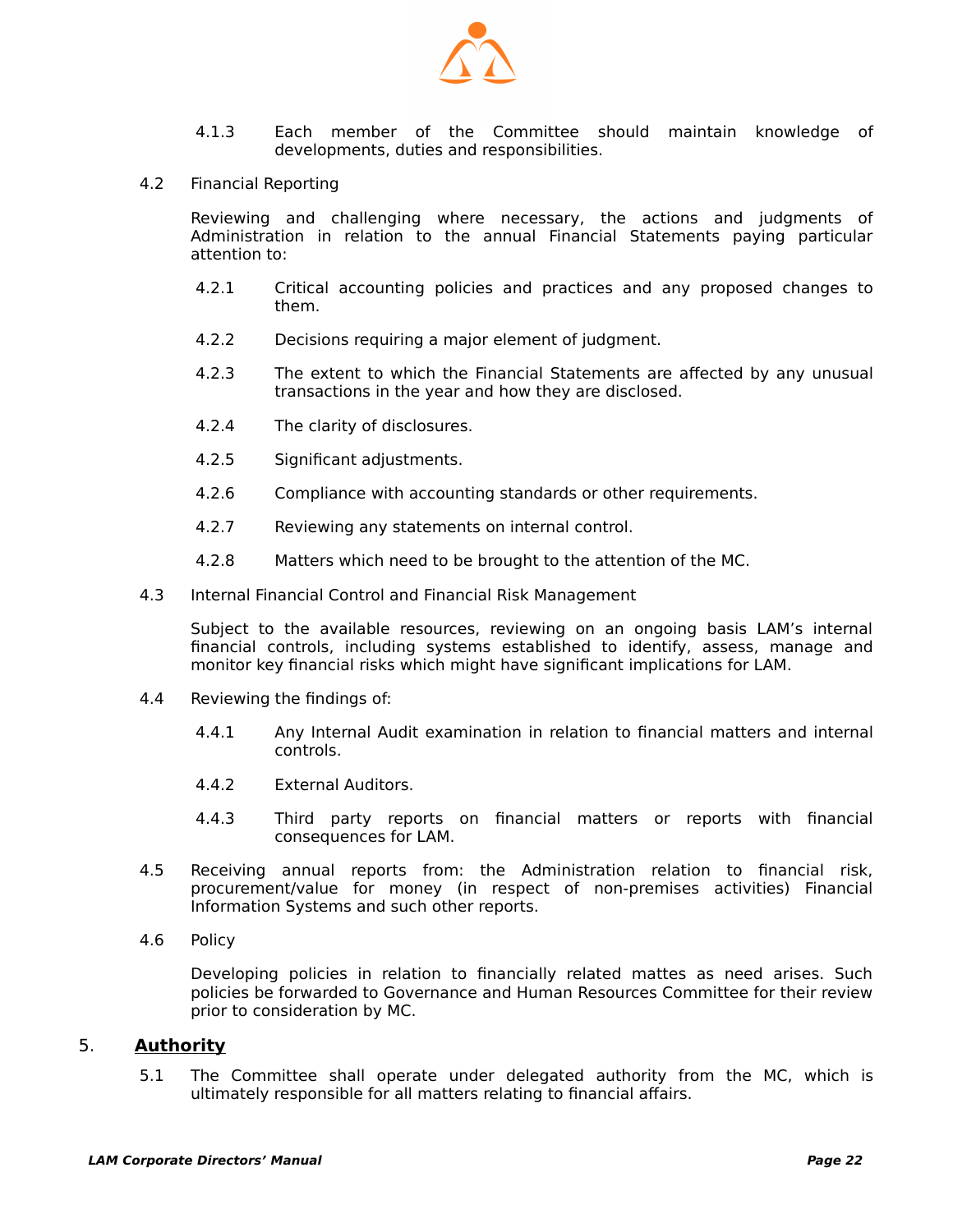

 5.2 The Committee may consider/review any matter falling within its terms of reference, calling on whatever available resources and information it considers necessary to do so.

#### 6. **Performance Evaluation**

 6.1 The Committee shall, at least once a year, review its own performance and its terms of reference and shall report its conclusions and recommendation to the MC.

#### 7. **Confidentiality**

 7.1 All deliberations of the Committee and all records, material and information pertaining to LAM obtained by a member of the Committee shall be considered confidential. Committee members shall maintain the confidentiality of such deliberations, and shall safeguard such records, material and information from improper access.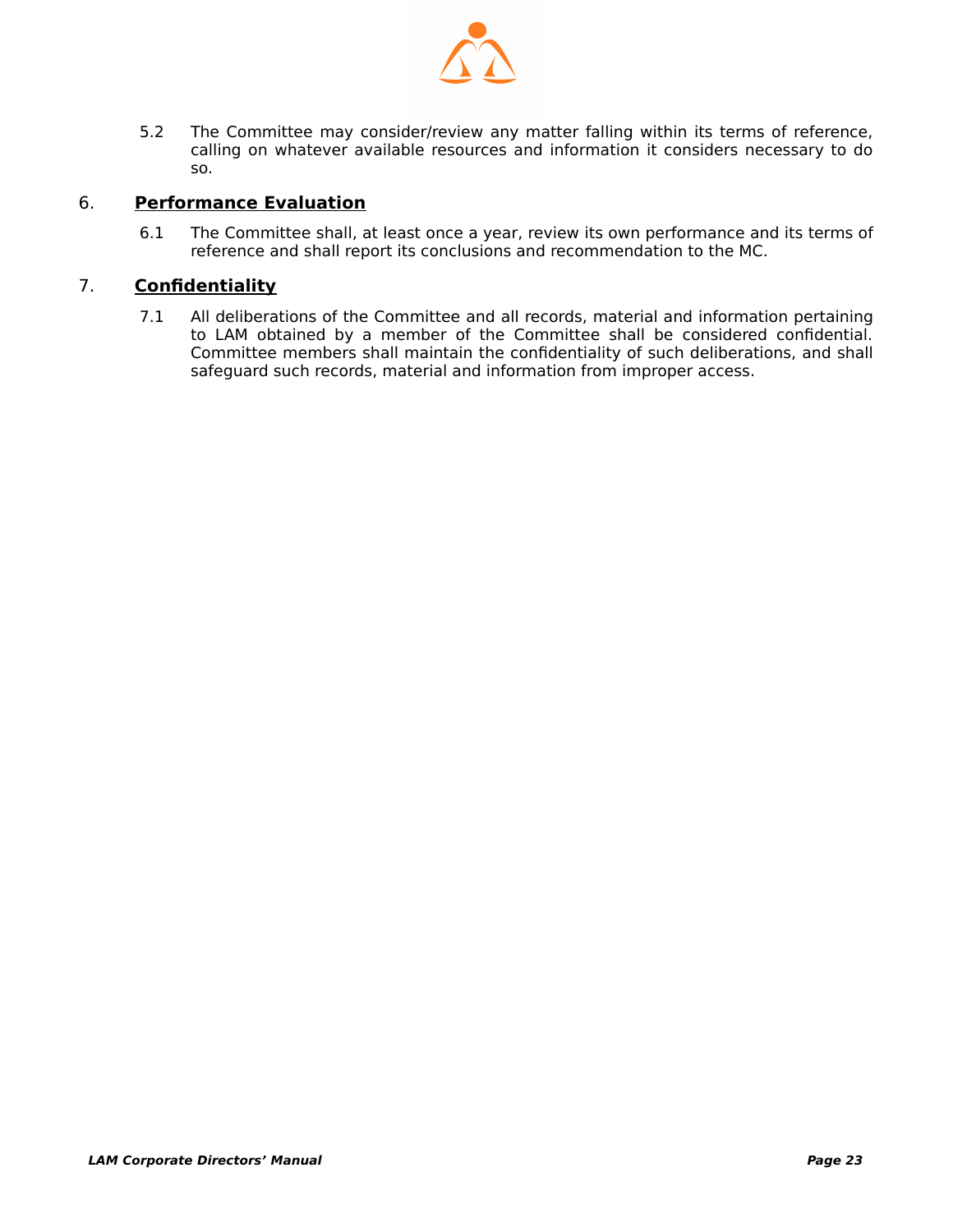

#### <span id="page-25-1"></span>**Governance and Human Resources Committee Terms of Reference Approved by Management Council on February 26, 2008 and June 10, 2008**

#### 1. **Role**

<span id="page-25-0"></span>The Governance and Human Resources Committee's (GHRC's) role is to oversee Council's nominating (subject to government processes) and governance activities and to oversee the review and development of operational and strategic policies and evaluate the quality and cost-effectiveness of services provided by Legal Aid Manitoba (LAM).

The Committee shall assist Council in developing its approach and discharging its oversight responsibilities with respect to governance matters, strategy, policies and programs. Through its activities, the committee reviews developments and emerging best practices in corporate governance with the view of forwarding recommendations to Management Council (MC) that will help improve its effectiveness.

#### 2. **Duties and Responsibilities**

The GHRC shall perform the functions customarily performed by governance committees as assigned by Council. In particular the Committee shall have the following rules and responsibilities:

- 2.1 Corporate Governance Matters
	- 2.1.1 Report to Council annually on matters of corporate governance, including the standards of performance for Councilors, an annual review of the Council's performance and the structure, Terms of Reference and composition of Council's Committees.
	- 2.1.2 Develop and recommend to Council a Council Terms of Reference and a Statement of Governance Principles and Guidelines, as well as the disclosure of LAM's governance guidelines and principles in LAM's Annual Report, and review such guidelines and principles periodically but not less than annually, and recommend changes as deemed necessary.
	- 2.1.3 Develop, recommend and update annually a long-term plan for Council.
	- 2.1.4 Develop and recommend to Council position descriptions for Councilors, the Chair of each committee of Council and the Chair of Council.
	- 2.1.5 Develop and recommend to Council a position description for the Executive Director (ED) of LAM, including:
		- 2.1.5.1 defining the limits of management's responsibilities; and
		- 2.1.5.2 overall corporate goals and objectives that the ED is responsible for meeting.
	- 2.1.6 Recommend to Council the structures and procedures that would enable Council to function independently of management, including procedures to permit the Council to meet on a regular basis without management present and oversee the development and implementation of any such structures and procedures approved by Council.
	- 2.1.7 Review and recommend, for Council approval, the schedule of Council meetings for each year, assess Council's needs in terms of the frequency of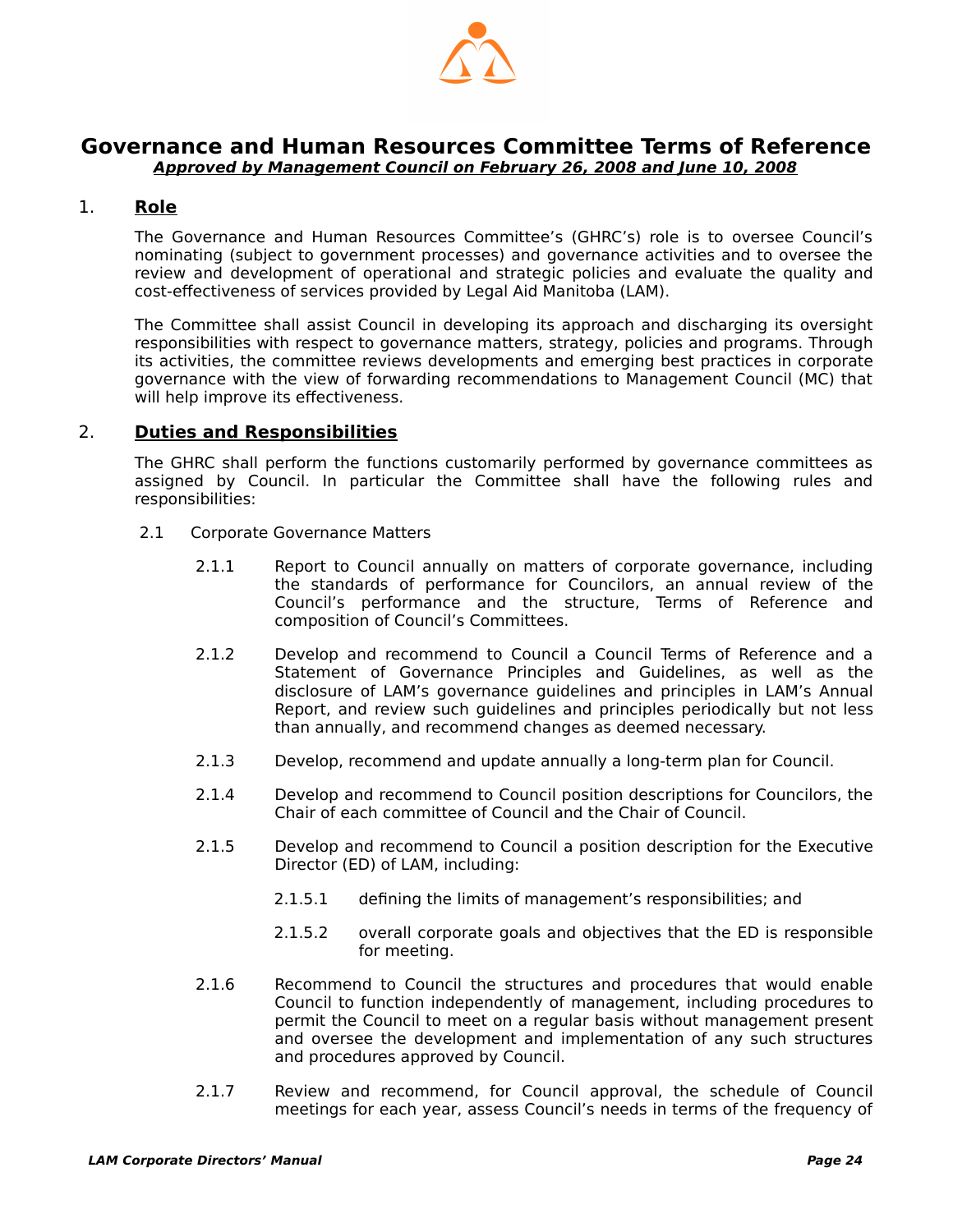

Council and committee meetings, meeting agenda, discussion papers, reports and information and the conduct of meetings.

- 2.2 Policies
	- 2.2.1 Review periodically and update as required the policies and procedures which guide Council, the LAM by-laws to ensure their ongoing continued adequacy and relevancy, and the terms of reference for Council, the Council Chair and Vice-Chair, the Committee Chairs, individual Council members, the ED and any other Council committees.
	- 2.2.2 Receive, review and approve regular reports from management and LAM's legal counsel with respect to legal compliance matters.
	- 2.2.3 To develop/review operational and strategic policies concerning the delivery of services by LAM and make recommendations to Council.
	- 2.2.4 To develop/review policies concerning the evaluation of the quality and costeffectiveness of the services provided by LAM and the delivery of legal aid in Manitoba.
- 2.3 Human Resources

Review Human Resources Development, Organizational Structure, Compensation Principles and Practices, and recommend any changes to the MC.

- 2.3.1 Review the annual performance of the ED by the Chair which will include, a review of annual objectives against which performance is to be measured and report the outcome to the MC.
- 2.3.2 Review with the ED the hiring and compensation of senior administrators reporting directly to the ED.
- 2.3.3 Review and report to MC on the succession planning process for the ED and other senior administrators reporting to the ED, and any other key managerial position(s) considered critical.
- 2.3.4 Review non-union employee compensation plans and recommend changes to such plans to the MC, ensuring as much as possible fair and equitable treatment for all parties.
- 2.3.5 Promote, through the ED, equality and diversity in employee practices.
- 2.3.6 Review the standards and practices established by the ED for the safety of all employees.
- 2.3.7 Review all grievances and/or terminations of staff in accordance with the Collective Agreement.
- 2.4 Council and Committee Performance

The GHRC shall, when required:

 2.4.1 Develop and recommend to the Council a process for assessing the effectiveness and contribution of the Council as a whole, the committees of the Council and the contributions of each individual Councilor giving consideration to: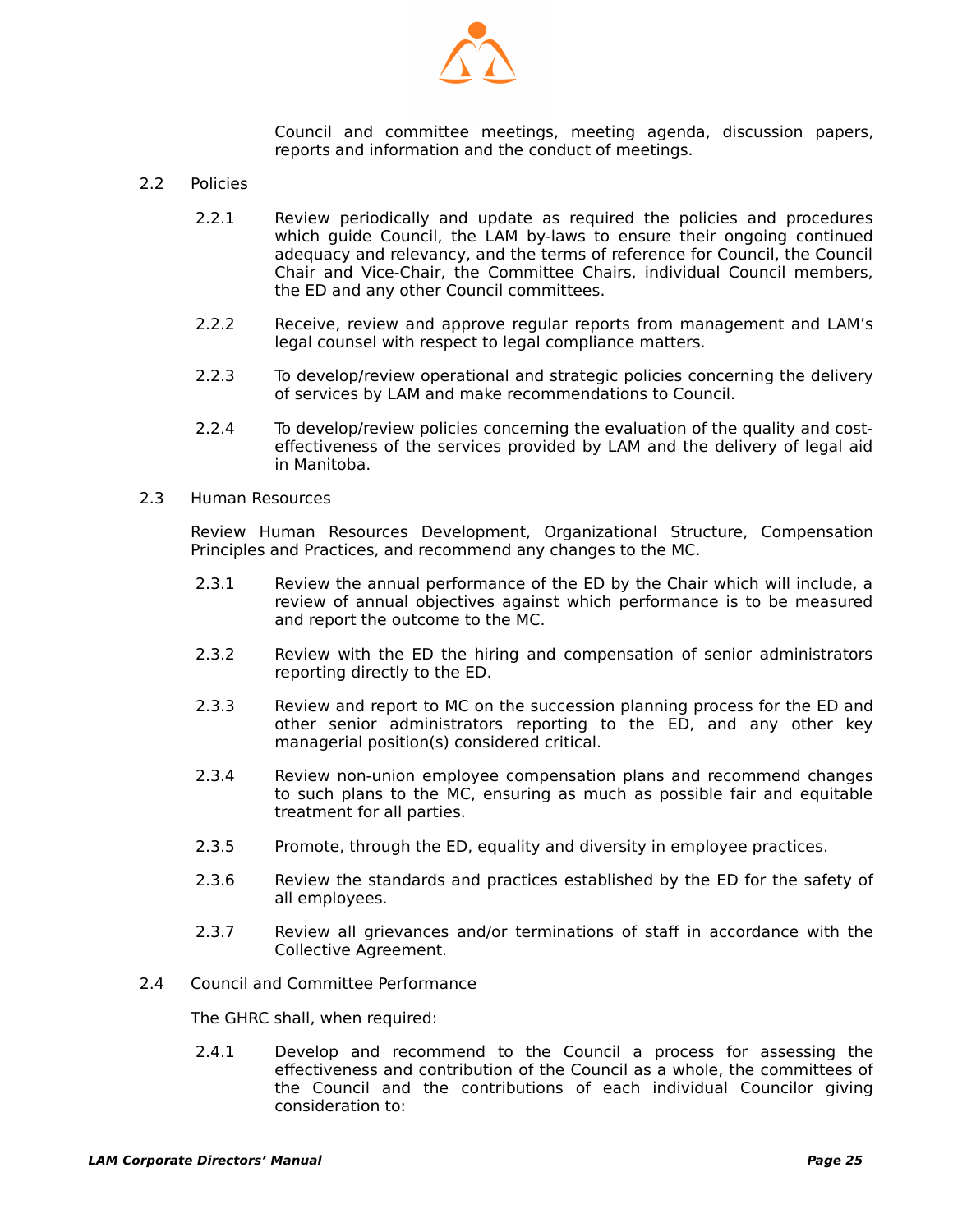

- 2.4.1.1 the requirements of the Council Terms of Reference;
- 2.4.1.2 the Terms of Reference of each Council committee;
- 2.4.1.3 position description(s) applicable to each individual Councilor, as well as the Chairpersons of the Council and of each committee of the Council.
- 2.4.1.4 the competencies, skills and other attributes each Councilor is expected to bring to the Council and its committees.
- 2.4.2 Oversee the execution of the assessment process approved by the Council.
- 2.4.3 Undertake an annual performance evaluation of the Committee and of its members, comparing the performance of the Committee collectively and individually with the requirements of this Terms of Reference, in such manner as the Committee deems appropriate, and report its evaluation to the Council.
- 2.4.4 Review and discuss with each of the committees of the Council the appropriateness of the Terms of Reference adopted by each such committee, and as deemed appropriate recommend changes to the Council.
- 2.5 Orientation and Continuing Education
	- 2.5.1 The Committee shall develop and recommend to the Council a comprehensive orientation program for new Councilors, which shall include assisting new Councilors to understand:
		- 2.5.1.1 the role of the Council and its committees;
		- 2.5.1.2 the contribution individual Councilors are expected to make (including the commitment of time and energy that LAM expects from its Councilors); and
		- 2.5.1.3 the nature and operation of LAM's business.
	- 2.5.2 The Committee shall develop and recommend to the Council a continuing education program for all Councilors which shall, among other things:
		- 2.5.2.1 assist Councilors to maintain or enhance their skills and abilities as Councilors; and
		- 2.5.2.2 assist Councilors in ensuring that their knowledge and understanding of the Corporation's business remains current.
- 2.6 Review and Evaluation of the ED

Review and make recommendations to the Council on the corporate objectives and individual performance indicators on which the ED's performance evaluation should be based and evaluate the ED's performance based on the level to which the corporate business objectives and individual performance indicators were achieved.

#### 3. **Authority**

 3.1 Nothing contained in the above mandate is intended to assign to the GHRC the Council's responsibility to ensure the Corporation's compliance with applicable laws or regulations. The Council authorizes the GHRC, in fulfilling its responsibilities to: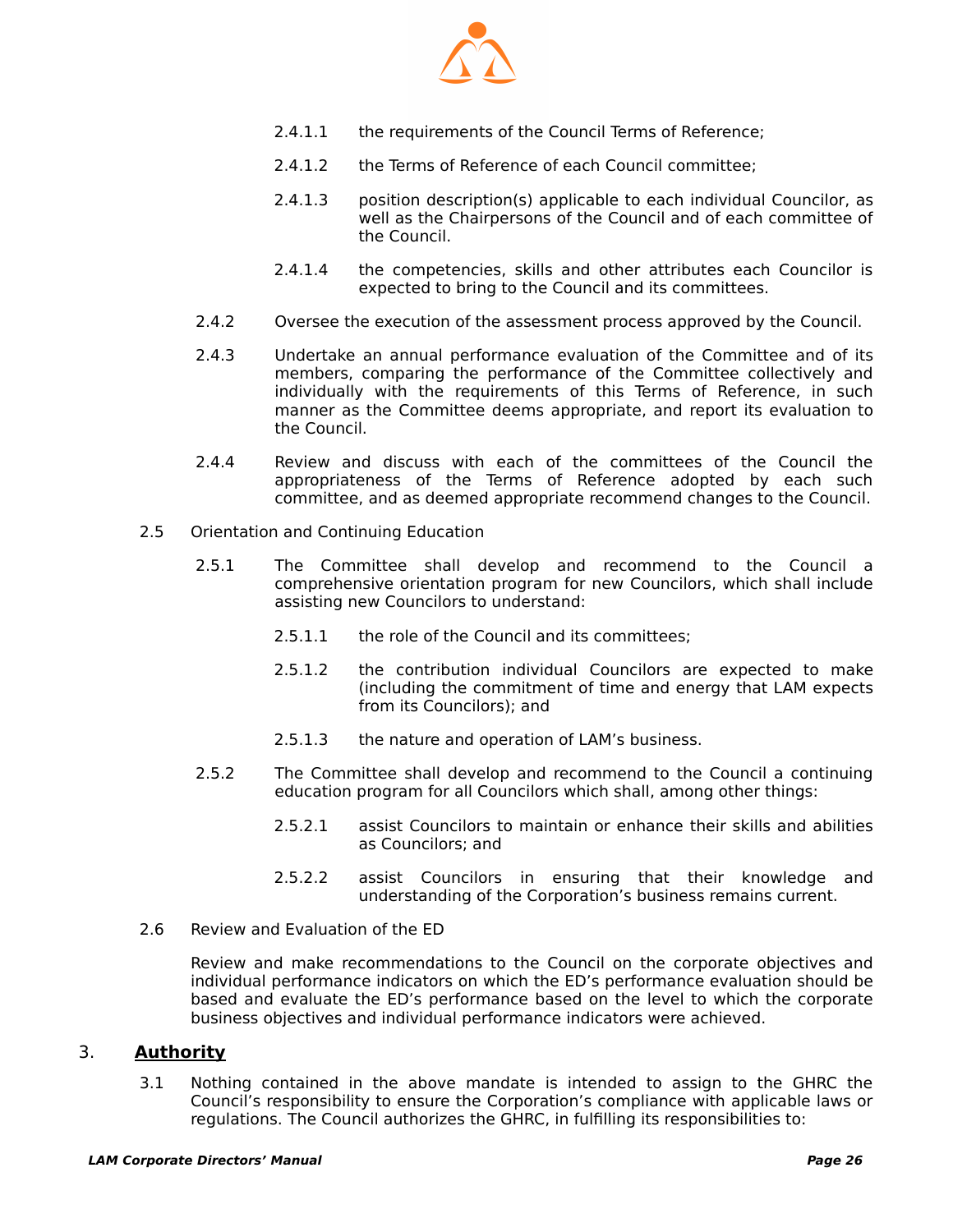

- 3.1.1 Ensure the attendance of any of the Corporation's officers at meetings, as appropriate.
- 3.1.2 The Committee may create one or more subcommittees and may delegate, in its discretion, all or a portion of its duties and responsibilities to such subcommittees.
- 3.1.3 Engage independent counsel and other advisors as it determines necessary to carry out its duties, and to set and pay the compensation for any advisors engaged.
- 3.1.4 The Committee shall have the authority to make recommendations to the Council, but shall have no decision-making authority other than as specifically contemplated in this Terms of Reference.
- 3.1.5 The Committee is authorized to undertake a process to assess the effectiveness of the Council where such process has been approved by the Council.

#### 4. **Structure and Operations**

- 4.1 Membership. Council will appoint the GHRC members and the Chair of the Committee on an annual basis.
- 4.2 The Committee shall be comprised of three members.
- 4.3 Each member of the Committee should maintain knowledge of developments in corporate governance, in general, and Directors' (Councilor's) duties and responsibilities, in particular.
- 4.4 The Council may appoint a member to fill a vacancy which occurs in the Committee.
- 4.5 Any member of the Committee may be removed from the Committee by a resolution of the Council.
- 4.6 Members of the Committee and the Chair shall receive such remuneration for their service on the Committee consistent with other standing committees.
- 4.7 Meetings. The GHRC shall meet as often as it determines, but not less frequently than two times each financial year. The time and place of the meetings of the Committee and the calling of meetings and the procedure in all things at such meetings shall be determined by the Committee.
- 4.8 A quorum for the transaction of business shall be a majority of the members of the Committee.
- 4.9 If the Chair of the Committee is not present at any meeting of the Committee, one of the other members of the Committee present at the meeting shall be chosen by the Committee to preside.
- 4.10 Committee meetings may be held in-person or by means of telephone or by other electronic means.
- 4.11 The Committee may have in attendance such members of management and/or advisors as it determines necessary to provide additional information and explanation it may require to carry out its duties.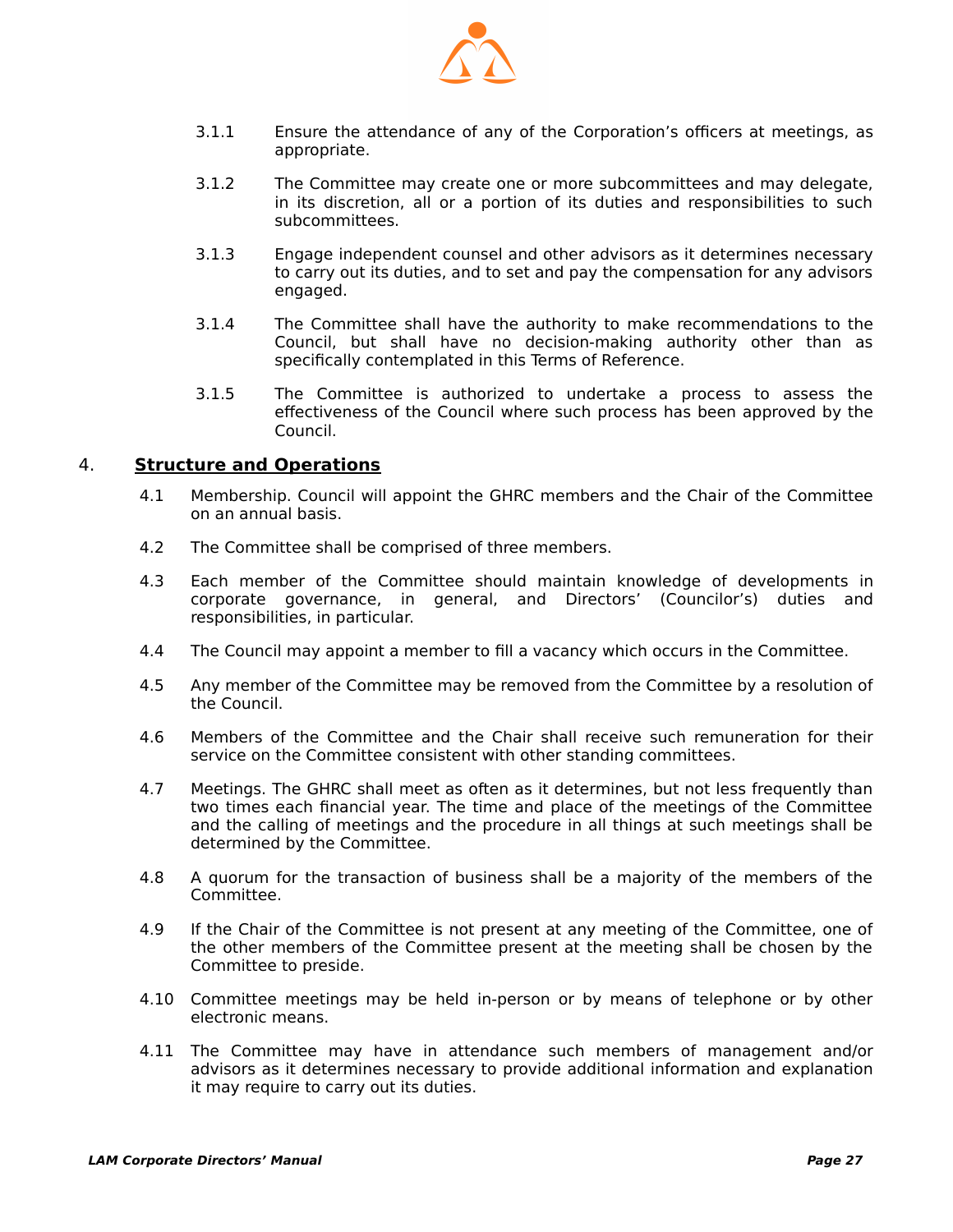

- 4.12 The Chair shall designated from time to time a person who may, but need not be a member of the Committee, to be Secretary of the Committee. The Secretary shall keep minutes of the meetings of the Committee. Such minutes shall be distributed to all Council members and filed with the Minutes of the Corporation.
- 4.13 No employee of the Corporation, including the ED, may attend any meeting at which his or her performance or compensation is discussed, unless specifically required by the Committee.

#### 5. **Policy Development Procedures**

The Committee and Administration shall follow the process below when developing policies:

- 5.1 When Council refers a matter to the Committee that requires a new policy or a revised policy, the Administration will provide the particular committee with information and/or a draft policy for consideration by the Committee.
- 5.2 When the Administration wishes to have Council consider a new policy, it will refer the draft policy to the Committee for consideration.
- 5.3 There may be occasions, when the Committee may need to seek opinions or the services of outside service providers. If so, the Committee will make a recommendation to Council which will include the estimated amount required to pay for the service.
- 5.4 Any Councilor may ask the Committee to review a policy, or suggest a new policy. These requests should be done in writing and should detail the reason for the request.
- 5.5 The Committee should review at the outset what is the process to be followed, and who the participants in developing policy should be. Consideration should be given to include staff and/or other stakeholders where they will likely be affected by the proposed policy or change.
- 5.6 When deemed appropriate by MC, the views of the Advisory Committee should be sought.
- 5.7 The ED will assign staff to work with the committees. The Chairs of the Committees and the Chair of Council shall be able to discuss proposed documents or proposals with the assigned staff.
- 5.8 The ED may choose to adopt his/her own system when developing draft policies to be presented to the Committee.
- 5.9 After studying the issues and drafting policy, the Committee will make recommendations to Council.

#### 6. **Reporting**

- 6.1 The GHRC shall report to the Council on its activities after each of its meetings.
- 6.2 The Committee shall ensure the Council is aware of any matters that may significantly impact on the financial condition or affairs of LAM.
- 6.3 The Committee's reports to the Council may be in the form of either oral or written reports by the Chair of the Committee or any other member designated by the Committee to make the report.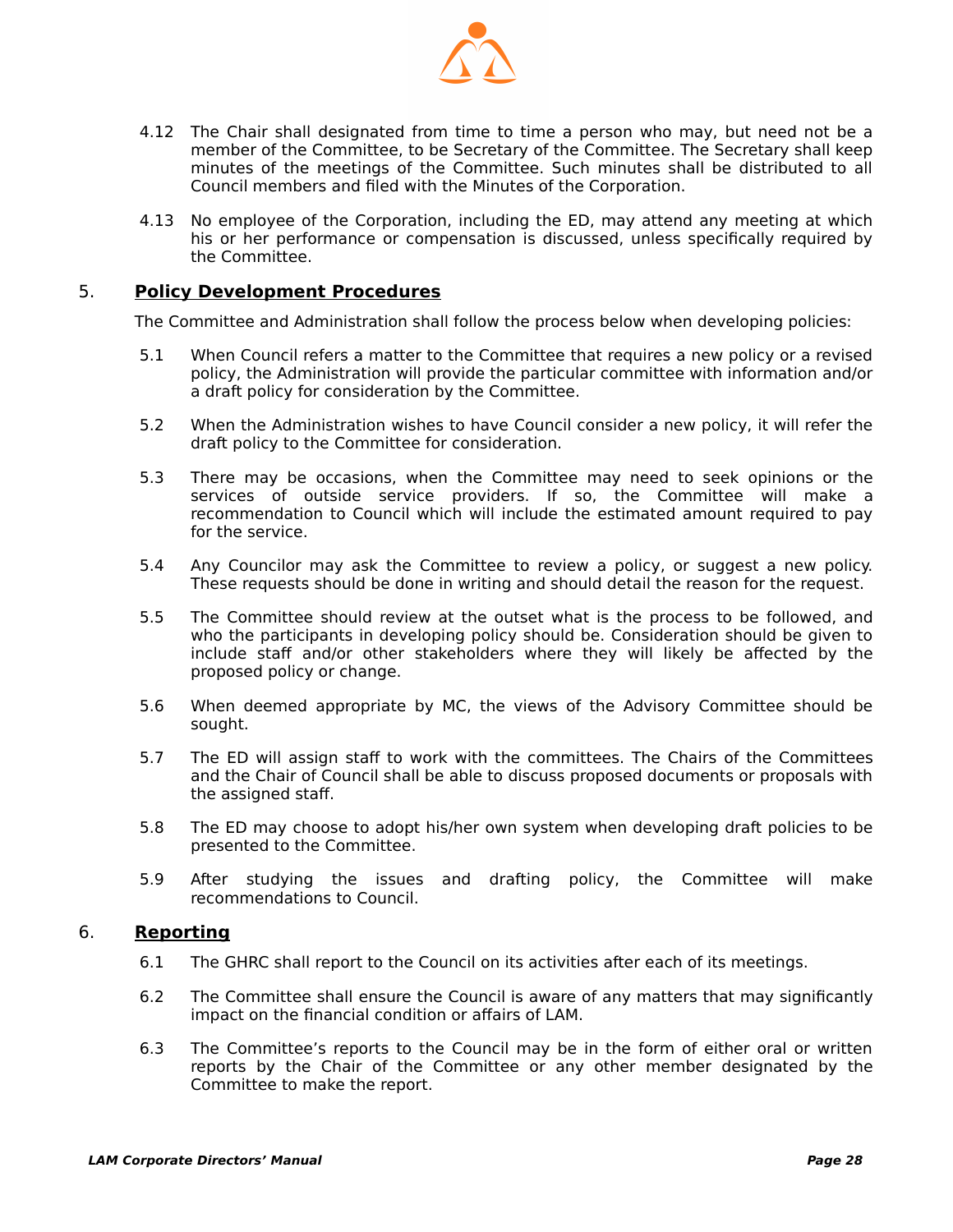

#### <span id="page-30-1"></span><span id="page-30-0"></span>**Advisory Committee Terms of Reference Approved by Management Council on February 28, 2006**

#### 1. **Role of the Advisory Committee**

The objectives of the Advisory Committee (AC) are to:

- 1.1 Provide advice to Management Council (MC) on matters of general or regional concern respecting the provision of legal aid.
- 1.2 Provide advice to MC on the needs of individuals and groups receiving legal aid.
- 1.3 Study and make recommendations to MC on any matter referred to it by Council.
- 1.4 Review the tariff of fees paid to solicitors providing legal aid pursuant to Section 8(2) of The Legal Aid Manitoba Act.

#### 2. **Membership**

2.1 Membership Composition and Size

The Committee is to consist of at least eight but not more than ten members appointed by MC.

2.2 Nomination Process

Manitoban organizations are solicited by Legal Aid Manitoba (LAM) to send names of members that would be suitable candidates to sit on the AC. Once Council receives the list of potential candidates, an individual's suitability is evaluated based on the criteria outlined in Section 8(3) of the Act. When appointing, the Council must ensure the Committee:

- 2.2.1 includes persons from rural and northern Manitoba; reflects the cultural diversity of Manitoba and includes persons who are familiar with issues commonly faced by low-income individuals.
- 2.2.2 Pursuant to Section 8(3), MC must also ensure that the AC includes three lawyers.
- 2.2.3 one appointee must be selected from a list of three criminal defence lawyers submitted by the Manitoba Bar Association (MBA).
- 2.2.4 one appointee selected from a list of three solicitors practicing family law submitted by the MBA.
- 2.2.5 one appointee selected from a list of three solicitors employed by LAM submitted by the Legal Aid Lawyer's Association.

#### 3. **Appointment of Role of Committee Chairs**

- 3.1 Once appointed, the AC is responsible for electing one of its members as the Chair and another as the Vice-Chair of the committee.
- 3.2 The role of the Committee Chair is to chair committee meetings, prepare committee agendas, in consultation with the Chair of MC and the Executive Director (ED), and approve summaries of committee meeting notes prepared by LAM staff, in addition to any other duties recommended herein.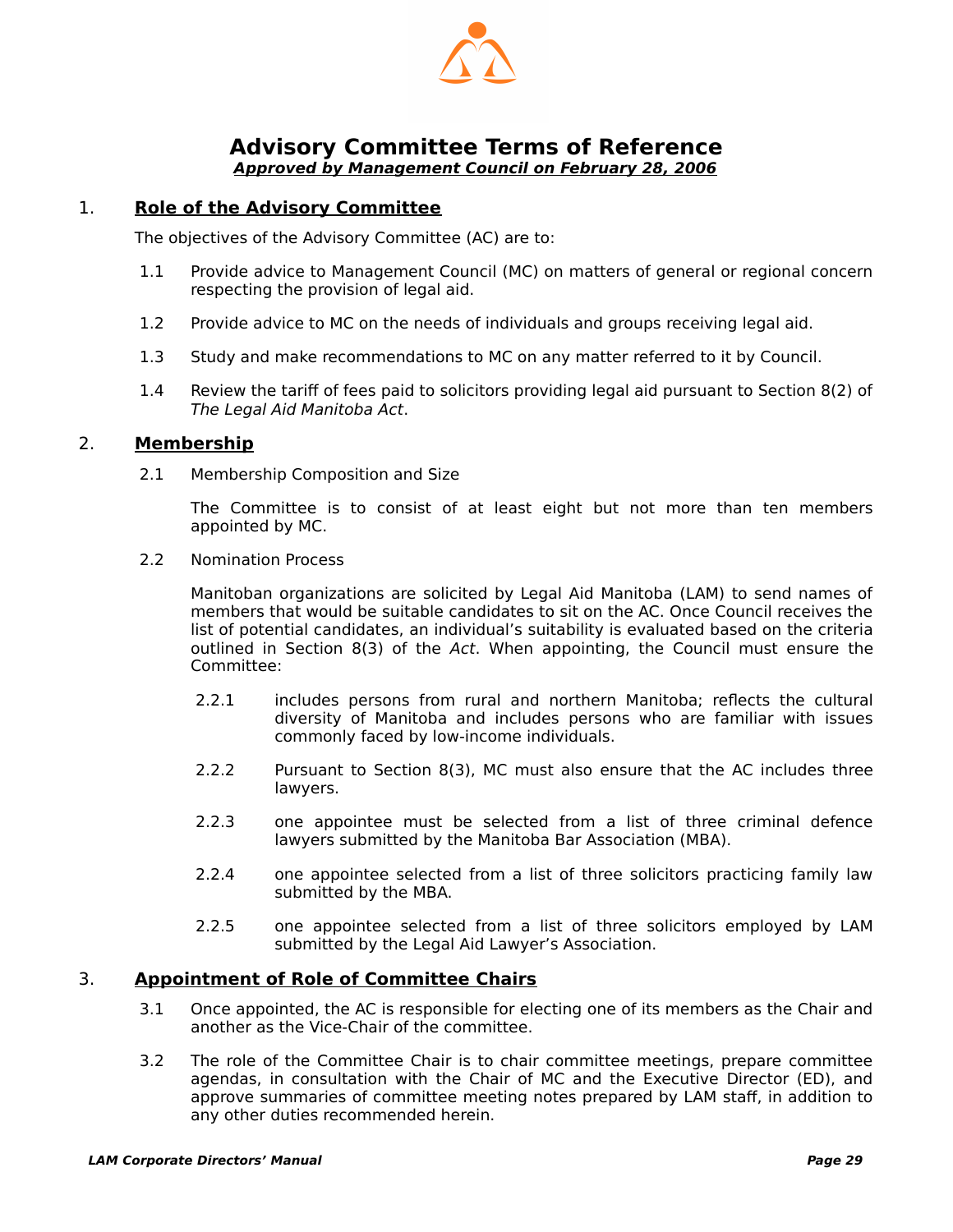

#### 4. **Term**

- 4.1 To ensure consistency and continuity in the AC, committee members will be appointed for either a two or three years for the first term only. More specifically, during the first year of implementation, five committee members will be appointed to three-year terms while the remaining five members will serve two-year terms. Thereafter, committee members will be appointed for a two-year term.
- 4.2 At the completion of their term of office, committee members may be nominated for reappointment. The decision to reappoint committee members rests with MC upon consultation with the ED.
- 4.3 MC, in consultation with the ED, has the authority to remove committee members at its discretion. In the event of any vacancies, MC must appoint new member(s) in accordance with this policy.

#### 5. **Advisory Committee Reports**

- 5.1 Under Section 8(1), the Chair of MC is required to submit an annual report to the Minister about the activities of the AC.
- 5.2 All AC meeting notes should proceed to MC as an information item, to inform business planning and decision-making processes. As require, the Chair of MC may invite the AC Chair to attend an MC meeting to discuss the committee's recommendations in greater detail.

#### 6. **Information to Advisory Committee**

- 6.1 On an annual basis, MC must provide the AC with the following information:
	- 6.1.1 the number of application for legal aid;
	- 6.1.2 the number of applications approved;
	- 6.1.3 the number of eligible applicants who requested the appointment of a specific solicitor to provide legal aid; and
	- 6.1.4 the number of eligible applicants who had legal aid provided by their requested solicitor.

#### 7. **Legal Aid Manitoba Support**

 7.1 LAM staff will provide support to the AC, including distributing materials, drafting meeting notes, organizing meetings, and acting as a resource during AC meetings. LAM staff will prepare and distribute committee materials in sufficient time to allow participating organizations to instruct their representatives and for committee members to adequately prepare for meetings.

#### 8. **Frequency of Meetings**

- 8.1 The Act stipulates that the AC members are expected to meet at least four times per year. One of these meetings must take place jointly with MC.
- 8.2 The ED and LAM Chair must attend each meeting of the committee or send a delegate on their behalf.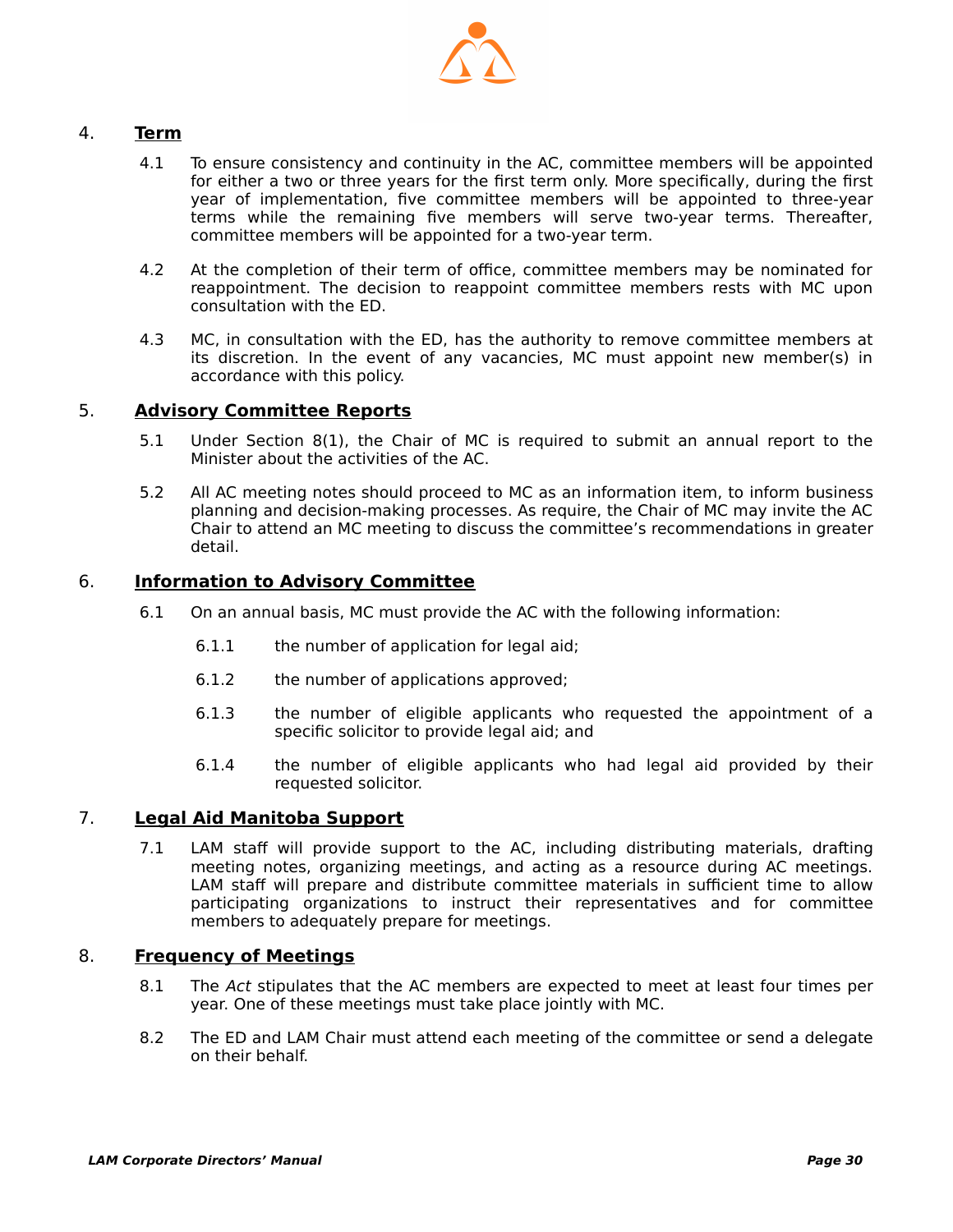

8.3 AC may meet more frequently if MC, in consultation with the AC Chair, believe that it is warranted. Additional meetings can be held by way of telephone or video conferencing.

#### 9. **Meeting Expenses and Remuneration**

 9.1 Committee members are to serve without remuneration. However, Committee members are to be reimbursed for their reasonable expenses in accordance with LAM policies.

#### 10. **Effective Date**

These terms shall come into force on the day they are passed by MC.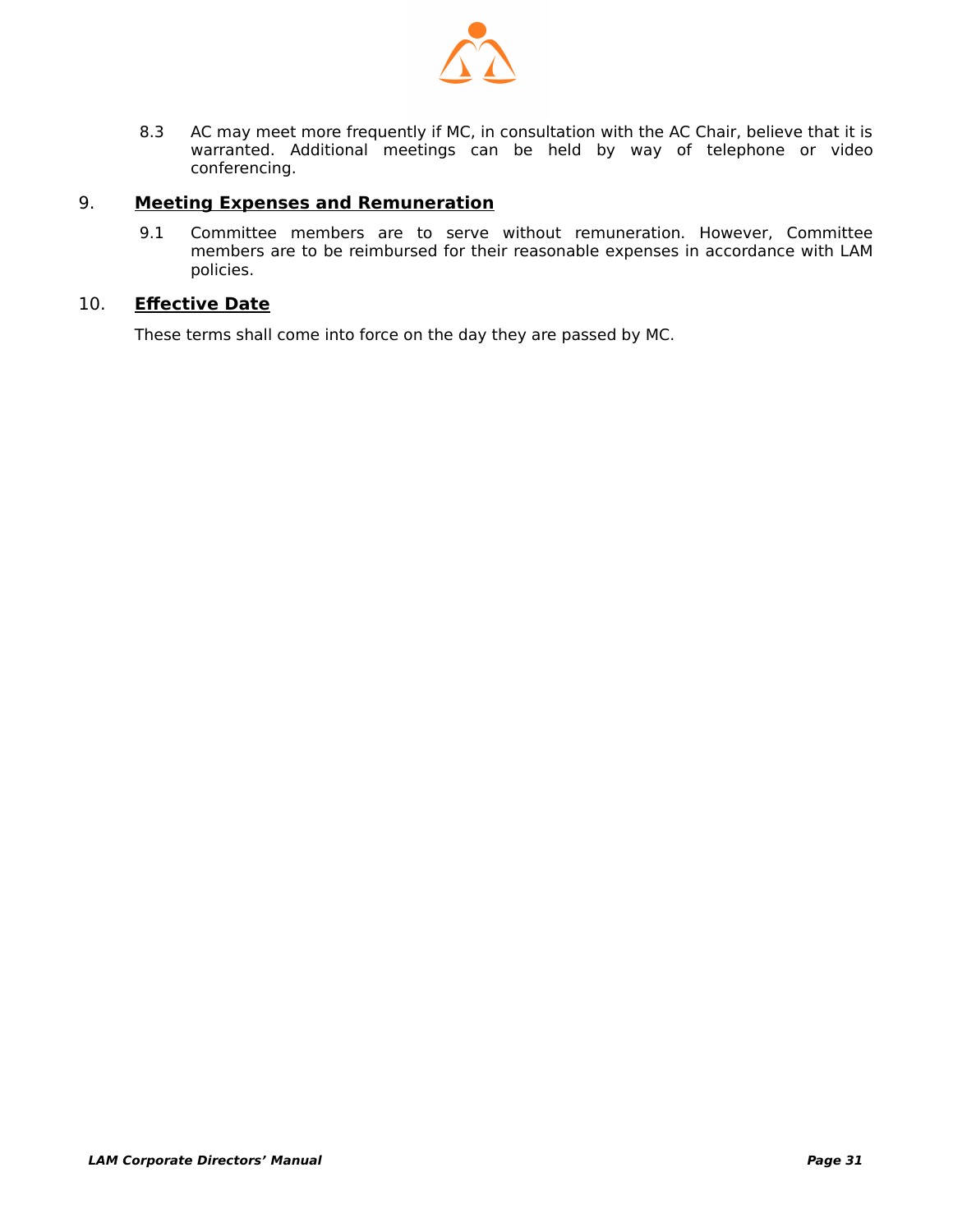

#### <span id="page-33-1"></span>**Public Interest Law Centre Advisory Committees Terms of Reference Approved by Management Council on November 27, 2018**

#### 1. **Role of the Advisory Committee**

<span id="page-33-0"></span>The Public Interest Law Centre (PILC) is mandated to represent eligible groups and individuals<sup>1</sup> in cases which will have a broad impact on the interpretation or application of the law and/or will affect groups of people.

The objectives of the PILC Advisory Committee are to:

- 1.1 Provide advice to the Executive Director (ED) on matters relating to issues of public interest including, without restricting the generality of the foregoing, any consumer or environmental issues.
- 1.2 Provide advice to the ED on the ongoing portfolio of PILC consistent with its mandate to represent eligible groups and/or individuals in cases which will have a broad impact on the interpretation or application of the law and/or will affect groups of people.
- 1.3 Study and make recommendation to Management Council (MC) on any matter related to issues of public interest referred to it by Council.

#### 2. **Membership**

- 2.1 The Committee is to consist of at least seven but no more than nine members appointed by MC. MC must choose at least four and up to six persons to the Committee from lists which are prepared by itself and the ED. In making its appointments, MC must consider persons who:
	- 2.1.1 are familiar with issues faced by low-income individuals and vulnerable groups;
	- 2.1.2 include persons from rural and northern Manitoba; and
	- 2.1.3 reflect the diversity of Manitoba.
- 2.2 In addition to appointing at least four and up to six persons to the Committee from lists which are prepared by itself and the ED, MC must also appoint three persons as follows:
	- 2.2.1 one appointee must be selected from a list of three nominees submitted by the Manitoba Bar Association (MBA);
	- 2.2.2 one appointee must be selected from a list of three nominees submitted by the Law Society of Manitoba; and
	- 2.2.3 one appointee must be selected from a list of three nominees submitted by the Dean of the University of Manitoba's Faculty of Law/Robson Hall.

#### 3. **Appointment and Role of Committee Chair**

 3.1 Once appointed, the Advisory Committee is responsible for electing one of its members as the Chair and another as the Vice-Chair of the Committee.

<sup>&</sup>lt;sup>1</sup>Eligibility is assessed in accordance with *[The Legal Aid Manitoba Act](https://web2.gov.mb.ca/laws/statutes/ccsm/l105e.php)* (s.4 and 12); [Regulation](https://web2.gov.mb.ca/laws/regs/current/_pdf-regs.php?reg=225/91) (s.11); and the [Area Directors'](http://www.legalaid.mb.ca/pdf/ADM_EXTERNAL_May27_2014.pdf) [Manual](http://www.legalaid.mb.ca/pdf/ADM_EXTERNAL_May27_2014.pdf) (s.5.5)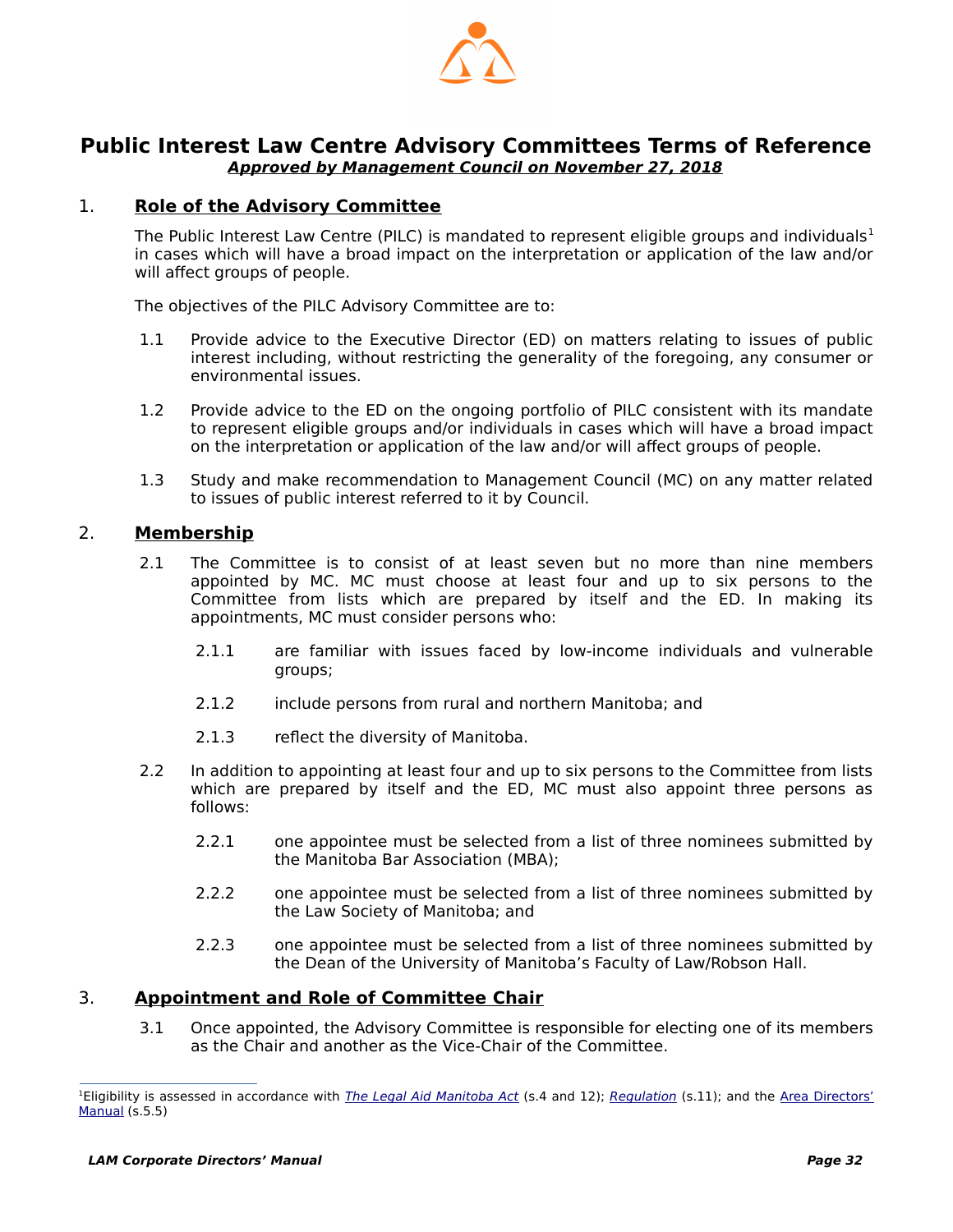

 3.2 The role of the Committee Chair is to chair committee meetings, prepare committee agendas in consultation with the Director of PILC or his/her delegate, and approve summaries of committee meeting notes prepared by LAM staff, in addition to any other duties recommended herein.

#### 4. **Term**

- 4.1 To ensure consistency and continuity in the Advisory Committee, committee members will be appointed for either a two or three years for the first term only. More specifically, during the first year of implementation, five committee members will be appointed to three-year terms while the remaining members will serve two-year terms. Thereafter, committee members will be appointed for a two-year term.
- 4.2 At the completion of their term of office, committee members may be nominated for reappointment. The decision to reappoint committee members rests with MC upon consultation with the ED.
- 4.3 MC, in consultation with the ED, has the authority to remove committee members at its discretion. In the event of any vacancies, MC must appoint new member(s) in accordance with this policy.

#### 5. **Advisory Committee Reports**

 5.1 All Advisory Committee meeting notes should proceed to MC as an information item, to inform business planning and decision-making processes. As required, the Chair of MC may invite the Advisory Committee Chair to attend a MC meeting to discuss the Committee's recommendations in greater detail.

#### 6. **Legal Aid Manitoba Support**

- 6.1 LAM staff will provide support to the Advisory Committee, including distributing materials, drafting meeting notes, organizing meetings, and acting as a resource during Advisory Committee meetings. LAM staff will prepare and distribute committee materials in sufficient time to allow for committee members to adequately prepare for meetings.
- 6.2 The Director of PILC or their delegate will attend each meeting and provide a briefing as directed.
- 6.3 In consultation with the ED and the Advisory Committee Chair, the staff of PILC will organize a biennial community consultation with community groups, academics and the legal community and prepare a report for the Advisory Committee.

#### 7. **Frequency of Meetings**

- 7.1 Advisory Committee members are expected to meet at least twice per year. One of these meetings may take place jointly with MC.
- 7.2 Advisory Committee members are expected to attend the biennial community consultation.
- 7.3 The ED and the LAM Chair must attend each meeting of the committee or send a delegate on their behalf.
- 7.4 Advisory Committees may meet more frequently if MC, in consultation with the Advisory Committee Chair, believe that it is warranted. Additional meetings can be held by way of telephone or video conferencing.